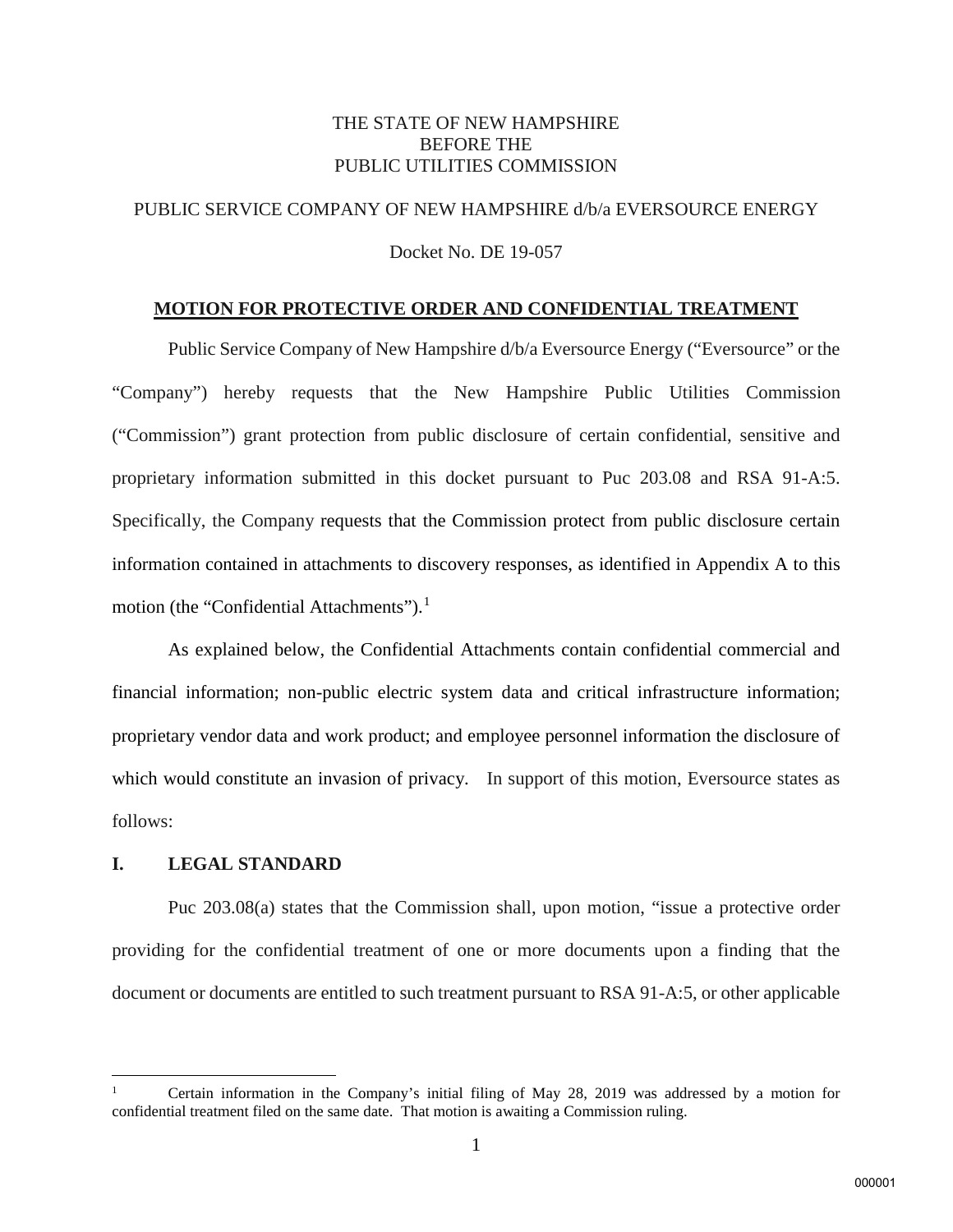law." The motion is to contain: "(1) The documents, specific portions of documents, or a detailed description of the types of information for which confidentiality is sought; (2) Specific reference to the statutory or common law support for confidentiality; and (3) A detailed statement of the harm that would result from disclosure and any other facts relevant to the request for confidential treatment." Puc 203.08(b).

RSA 91-A:5, IV exempts certain governmental records from public disclosure, including "[r]ecords pertaining to internal personnel practices; confidential, commercial, or financial information . . . ; and personnel . . . and other files whose disclosure would constitute invasion of privacy." In determining whether documents are entitled to exemption pursuant to RSA 91-A:5, IV, the Commission applies a three-step analysis to determine whether information should be protected from public disclosure. *See Lambert v. Belknap County Convention*, 157 N.H. 375 (2008); *see also Public Service Company of New Hampshire*, Order No. 25,313 (December 30, 2011) at 11-12. The first step is to determine if there is a privacy interest at stake that would be invaded by the disclosure. If such an interest is at stake, the second step is to determine if there is a public interest in disclosure. The Commission has stated that disclosure should inform the public of the conduct and activities of its government; if the information does not serve that purpose, disclosure is not warranted. *Electric Distribution Utilities*, Order No. 25,811 (September 9, 2015) at 5. If both steps are met, the Commission balances the privacy interest with the public interest to determine if disclosure is appropriate. *Public Service Company of New Hampshire*, Order 25,167 (November 9, 2010) at 3-4.

In addition, Puc 306.10(a) defines critical equipment and facilities as "infrastructure without which the utility could not provide safe and reliable service to its customers." Under Puc 306.10(a), each electric utility is required to "develop, maintain and follow a written physical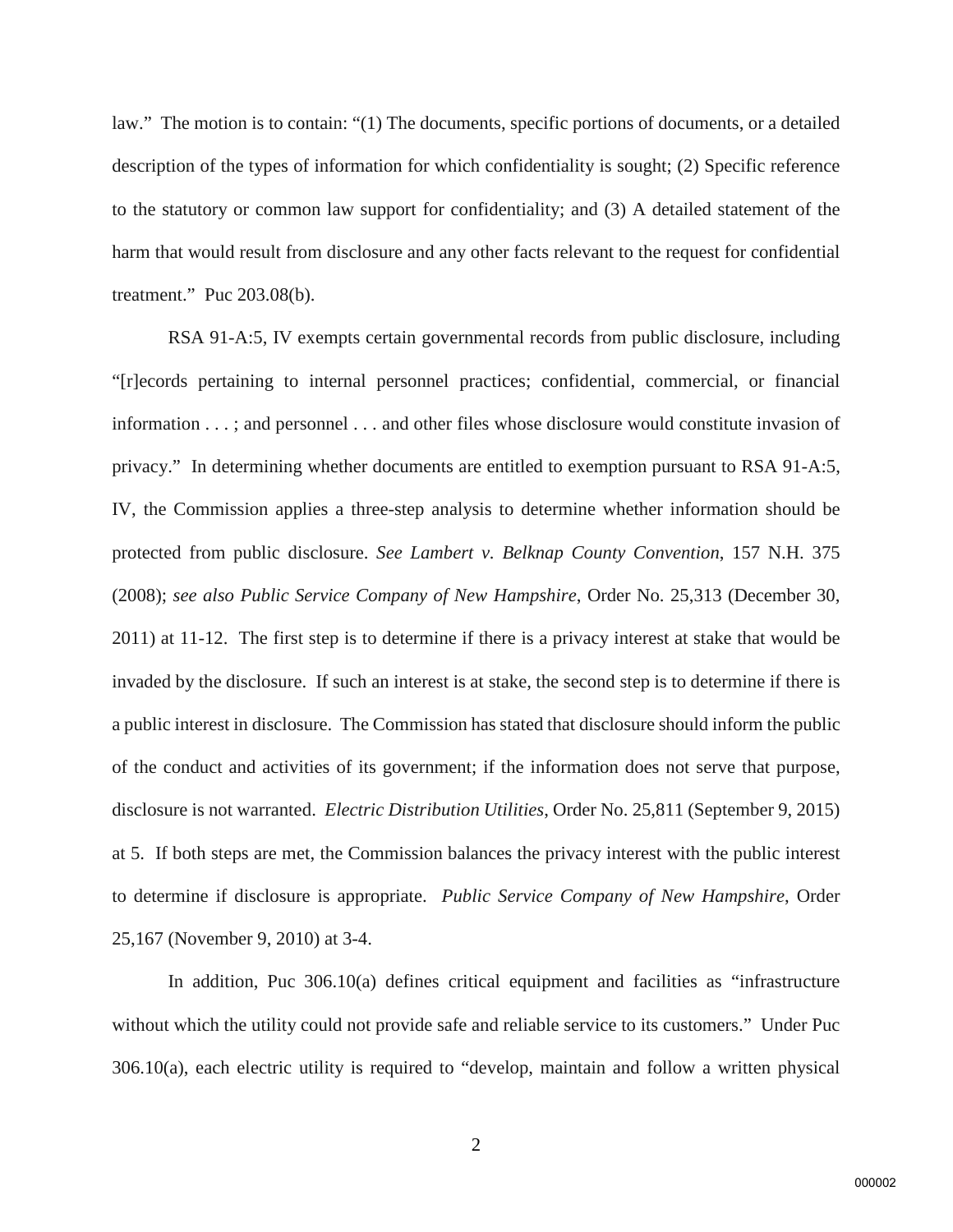security plan designed to protect the utility's critical equipment and facilities from breaches of security." Puc 306.10(a). Further, the Commission has protected infrastructure information from disclosure pursuant to RSA 91-A:5 on security grounds when the information contained sufficient detail to constitute a security risk and that security risk outweighed the public's interest in disclosure. *Public Service Company of New Hampshire*, Order 26,350 (April 22, 2020) at 9 (*citing Unitil Energy Systems, Inc.*, Order No. 24,677 (Oct. 6, 2006) at 14-15, 23, granting motion for confidential treatment of information regarding the electric distribution system that "disclose[s] detailed information as to how the distribution system is designed and configured, revealing key components and their locations [including]… planning information as to how the system may be configured in the near future").

### **II. DESCRIPTION OF CONFIDENTIAL ATTACHMENTS**

Appendix A describes the documents and types of information contained in the documents for which confidentiality is sought, including the specific attachment numbers, witnesses, and the basis for confidentiality for each document. As shown in Appendix A, the Confidential Attachments contain several categories of confidential and proprietary information:

- confidential, commercial and financial information comprised of: (i) negotiated contract pricing terms; (ii) non-public forward-looking financial projections; (iii) bank account numbers; (iv) proprietary vendor data and analytical models constituting trade secrets; and (v) merger transaction costs;
- non-public, system planning and load data posing a security risk and/or critical energy infrastructure information ("CEII") pertaining to the Company's electric system;
- legal claim and negotiated settlement documents; and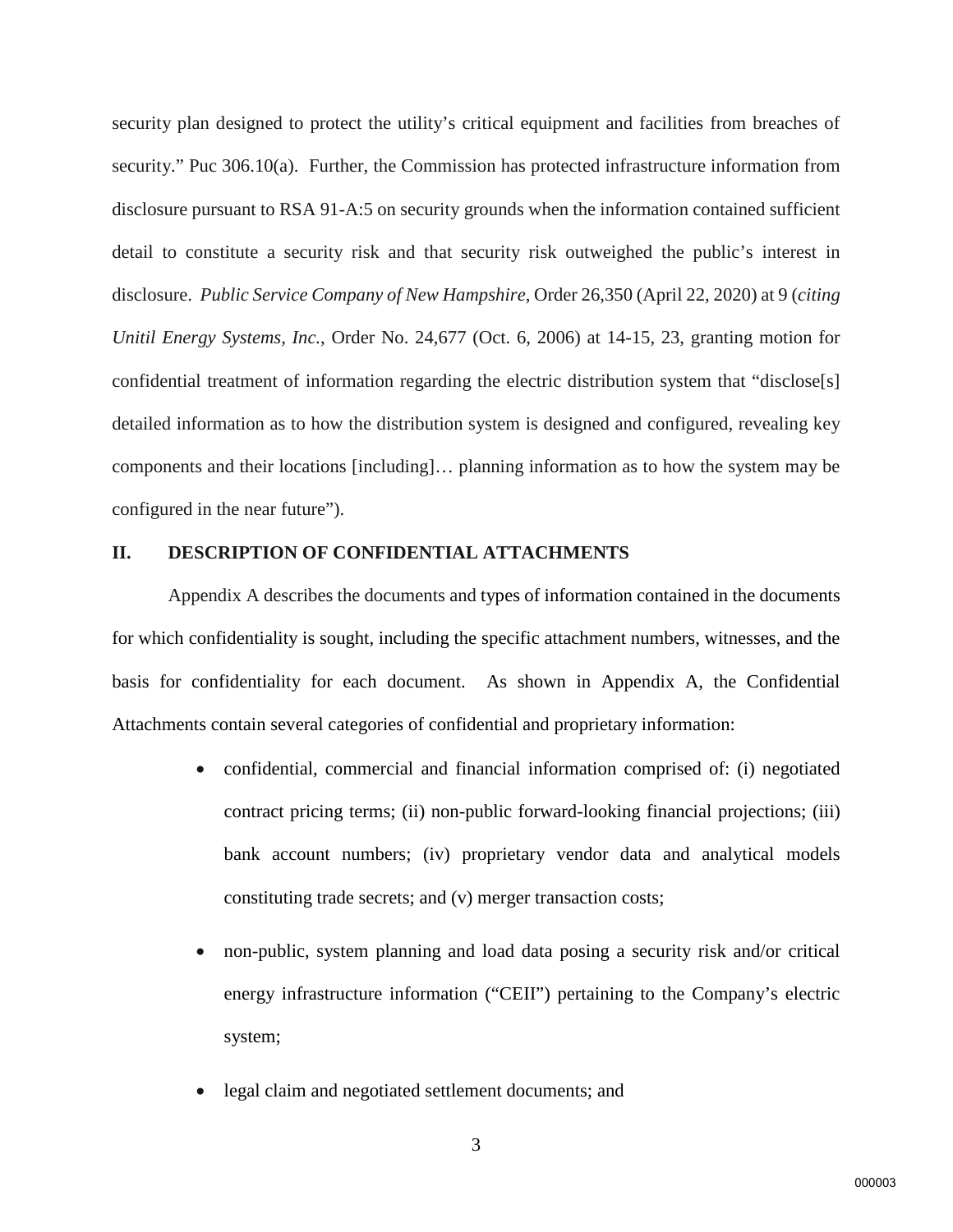• private employee personnel information.

None of the Confidential Attachments are public, and any release of information would be highly prejudicial and harmful to the Company, its employees, customers, and vendors. Release would be detrimental to the business interests of the Company and its vendors, would violate the privacy interests of the Company's employees, and would pose system security and vulnerability risks affecting service to customers. The Confidential Attachments are summarized as follows:

- A. The following attachments listed in Appendix A contain confidential, commercial and financial information based on negotiated contract pricing terms:
	- i. Attachment OCA 7-037 (negotiated contract pricing terms associated with the Company's fee free program);
	- ii. Attachments STAFF 10-010 D and STAFF 10-010 G (negotiated contract pricing terms associated with meter equipment and services);
	- iii. Attachments STAFF 12-027 B, STAFF 12-027 C and Attachments OCA 6- 010 B through OCA 6-010 C (negotiated contract pricing terms and evaluation of competitive market proposals contained in vendor bids and responses to Company requests for proposals for rate case support);
	- iv. Attachments OCA 6-076 A through OCA 6-076 C, Attachment OCA 6-078 and Attachment OCA 6-079 (negotiated contract pricing terms for payment processor services);
	- v. Attachment OCA 7-043 and Attachment OCA 7-043-SP01 (negotiated contract pricing terms for insurance coverage prices);
	- vi. Attachments OCA 8-004 B through OCA 8-004 E (negotiated contract pricing terms regarding vendor bid prices and responses to Company requests for proposals for capital projects);
	- vii. Attachment OCA 8-034 B (negotiated contract pricing terms for vendor prices and bank account numbers in invoices for IT services); and
	- viii. Attachments TS 2-046 A through TS 2-046 T (negotiated contract pricing terms and bank account numbers in invoices for advertising costs).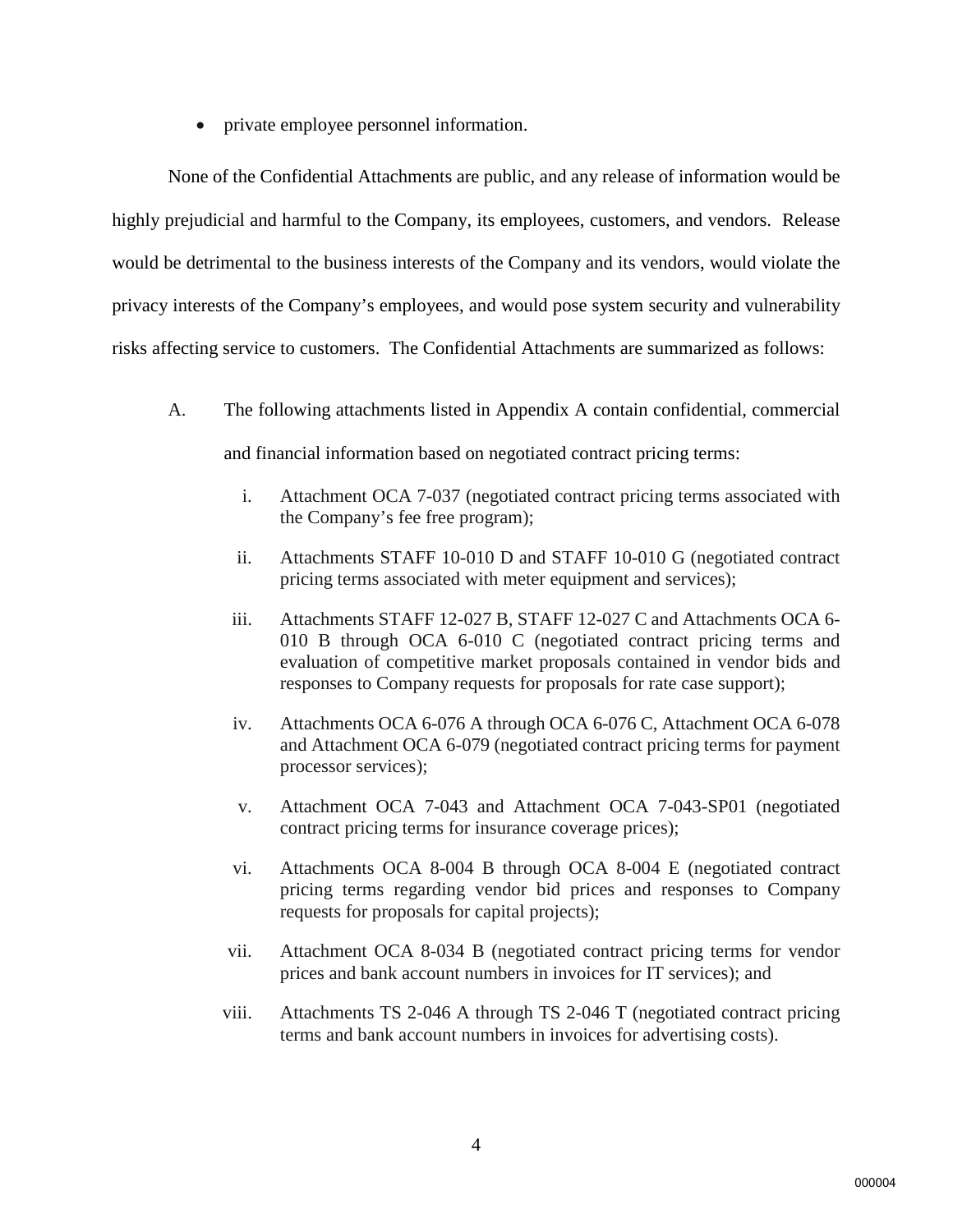- B. The following attachments listed in Appendix A contain confidential, commercial and financial information based on non-public forward-looking financial projections:
	- i. Attachments STAFF 4-005 A, page 18 of  $23<sup>2</sup>$  $23<sup>2</sup>$  (forward-looking financial projections in presentations given to rating agencies and investment firms);
	- ii. Attachment STAFF 4-011 (forward-looking financial projections associated with forecasted equity infusions and dividend payments); and
	- iii. Attachments OCA 7-019 A through OCA 7-019 C (forward-looking financial projections used to develop internal Company performance scorecard metrics);
- C. The following attachments listed in Appendix A contain confidential, commercial and financial information that include vendor invoices containing bank account numbers:
	- i. Attachment STAFF 5-030 A, Attachment STAFF 5-031, Attachment OCA-8-034 B and Attachments TS-2-046 A through TS-2-046 T (vendor invoices containing bank account numbers); and
	- ii. Attachment OCA 7-043 and Attachment OCA 7-043-SP01 (insurance provider invoices containing bank account numbers).
- D. The following attachments listed in Appendix A contain confidential, commercial and financial information that includes proprietary commercial and vendor data and analytical models developed and used by the Company's consultants for commercial purposes:
	- i. Attachment STAFF 4-017 F and Attachment STAFF 4-019 G (proprietary return on equity models);
	- ii. Attachment STAFF 10-013 B and Attachment STAFF 10-013 C (proprietary customer satisfaction survey results compiled by J.D. Power);

l

<span id="page-4-0"></span><sup>2</sup> When initially submitted, Eversource had a good faith basis for seeking confidential treatment of information on Attachments Staff 4-005A through Staff 4-005 D. Given the passage of time, however, only the information on page 18 of 23 of Attachment Staff 4-005A requires confidential treatment.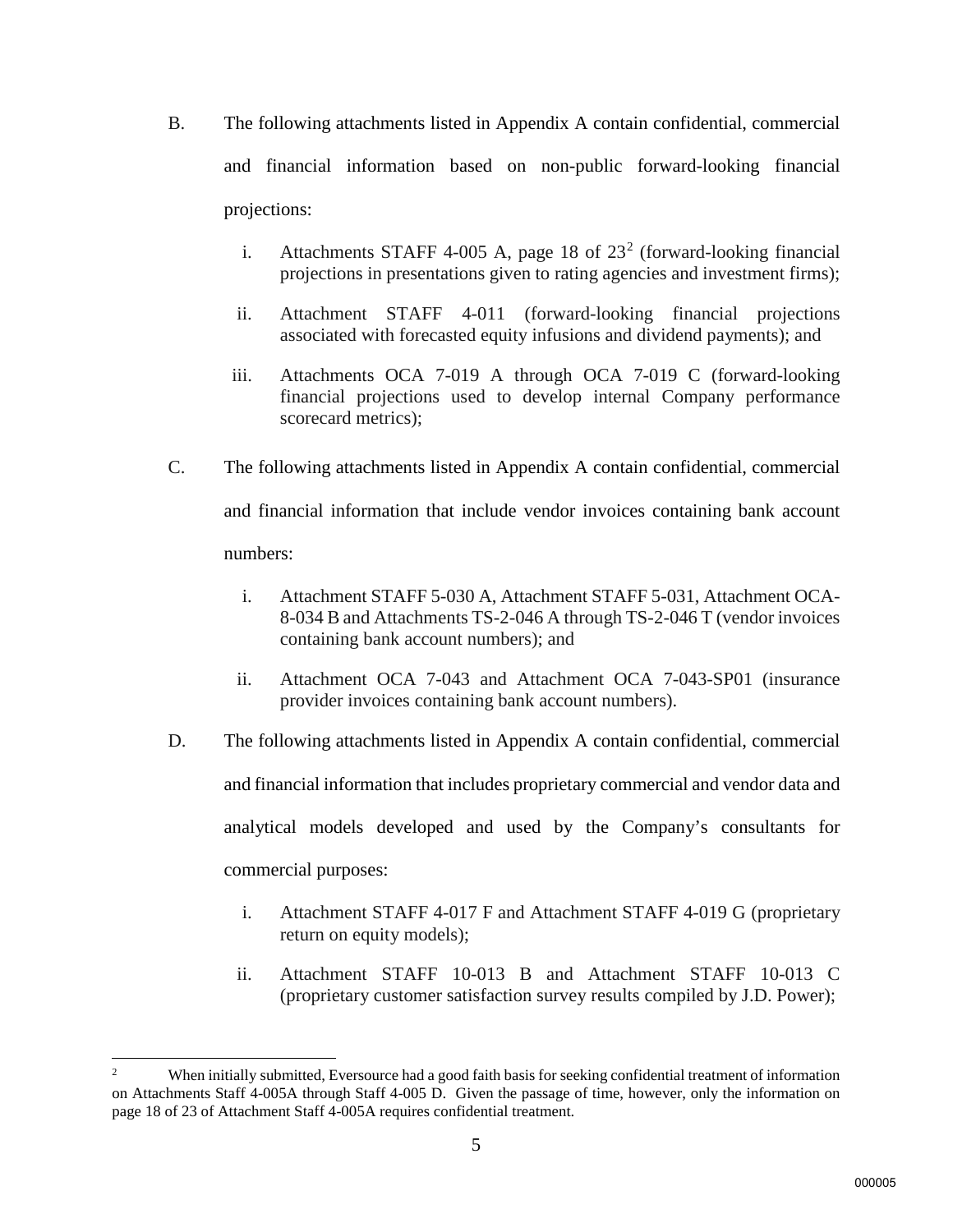- iii. Attachment STAFF 12-012-SP01 B (proprietary reliability survey report compiled by Edison Electric Institute);
- iv. Attachment TS 2-028 (proprietary executive compensation survey report compiled by Pay Governance);
- v. Attachments OCA 1-001 AEB-2 through OCA 1-001 AEB-13 (proprietary return on equity models and data);
- vi. Attachment OCA 1-001 MCOSS-1, Attachment OCA 1-001 ACOSS-2 PROFORMA, Attachment OCA 1-001 ACOSS-3 PER BOOKS, Attachments OCA 2-051 A through OCA 2-051 I, Attachment OCA 2-051 A (Revised), Attachments OCA 2-052 A through OCA 2-052 L, Attachment OCA 2-056, Attachment OCA 8-043, Attachment TS 2-072, Attachments OCA-TS 3-001 A through OCA-TS 3-001 B, Attachment OCA-TS 3-001 F and Attachment OCA-TS 3-001 G (proprietary marginal cost of service study and allocated cost of service study models and consultant data); and
- vii. Attachments OCA 1-006 C through OCA 1-006 D, Attachment OCA 1- 006-SP01 and Attachments OCA 1-019 A through OCA 1-019 F and Attachment TS 2-028 (proprietary compensation survey and analysis compiled by commercial service providers).
- E. The following attachment listed in Appendix A contains confidential, commercial

and financial information that includes competitive merger costs:

- i. Attachment STAFF 12-023 (competitive bid pricing related to merger costs that are considered confidential and proprietary).
- F. The following attachments listed in Appendix A contain non-public system

planning, load data and/or critical energy infrastructure information pertaining to

the Company's electric system:

- i. Attachments STAFF 10-028 A, OCA 6-093 B, OCA 6-094 B, OCA 6-095 B, and OCA 6-098 B (project authorization forms and area planning studies containing maps and diagrams depicting infrastructure components and system composition);
- ii. Attachments STAFF 10-028 B, OCA 6-093 A, OCA 6-094 A, OCA 6-095 A, OCA 6-096, OCA 6-097, and OCA 6-098 A (project authorization forms containing information on infrastructure components, system composition and strategy for addressing load and reliability);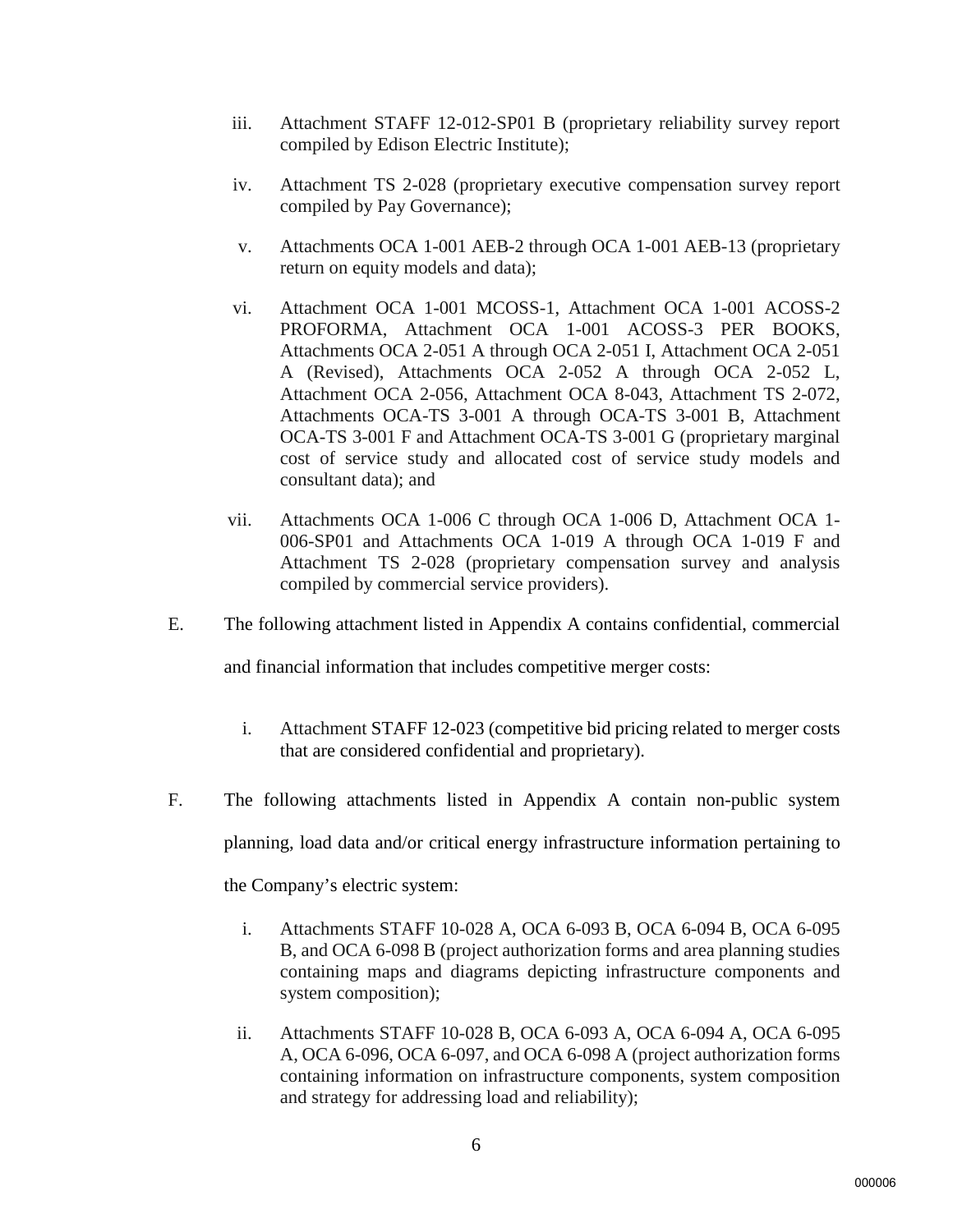- iii. Attachments STAFF 11-003 and STAFF 11-004 (list of expansion projects containing information on infrastructure components and site-specific system composition to address changes in different areas loads);
- iv. Attachments STAFF 11-008, OCA 2-056, OCA 2-061, OCA 2-062, OCA-TS 3-001 A, OCA-TS 3-001 B, OCA-TS 3-001 F, and OCA-TS 3-001 G (MCOSS supporting workpapers containing underlying information on peak load); and
- v. Attachment OCA 6-105 D and Attachments OCA 7-007 A through OCA 7- 007 D (internal capital plan and internal emails containing the internal capital plan supporting MCOSS including information on infrastructure components and site-specific system composition).
- G. The following attachment listed in Appendix A contains legal claim and negotiated

settlement documents:

- i. Attachment STAFF 16-011 (G&W Letter.28; G&W Letter.29; G&W Signed Response.8; G&W Warranty Breach Notice).
- H. The following attachments listed in Appendix A contain private employee personnel information:
	- i. Attachments OCA 7-018 A through OCA 7-018 C (employee specific goals and compensation information including individual employee identifying information); and
	- ii. Attachment TS 2-027 (employee specific severance packages including individual employee identifying information).
- I. The following attachment listed in Appendix A contains confidential information pertaining to an Eversource customer:
	- i. Attachment Staff 16-015 (growth forecast noting specific customer load information).

As explained below in Section III, there is a privacy interest at stake in each of the Confidential Attachments that would be invaded by public disclosure, and where the privacy interest substantially outweighs any public interest in disclosure. In addition, public disclosure of the Confidential Attachments is not necessary to inform the public of the conduct and activities of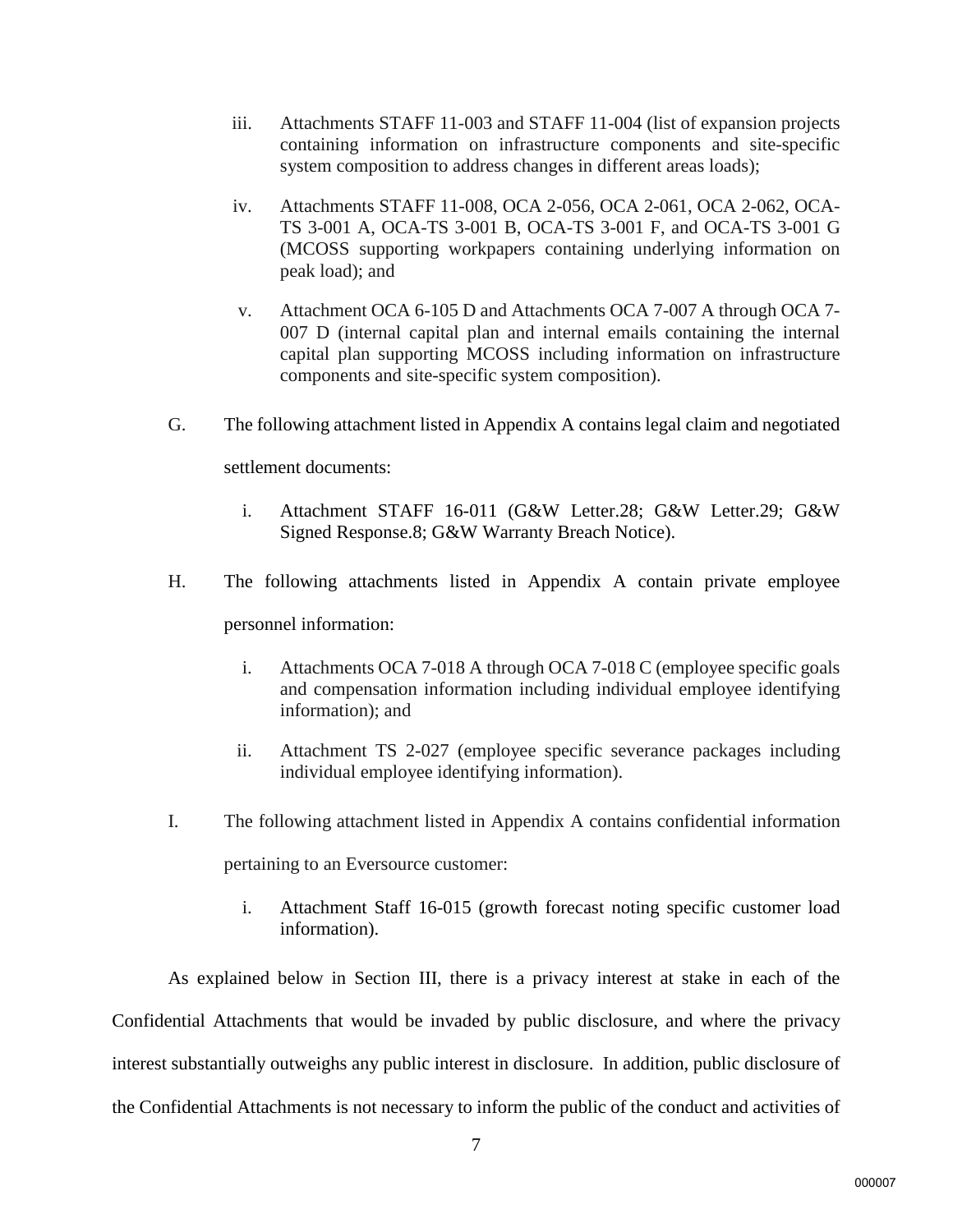its government, and thus disclosure is not warranted. *See Electric Distribution Utilities*, Order No. 25,811 (September 9, 2015) at 5.

## **III. DISCUSSION**

#### **A. Negotiated Contract Pricing Terms**

The Confidential Attachments containing negotiated contract pricing terms are highly sensitive and confidential in nature and the Company has a strong privacy interest at stake relative to those attachments. There are several factors that support a finding that these attachments should be granted protective treatment, including factors that affect the business interests of the Company and its counterparties, and the interests of the Company's customers who ultimately bear the cost of services and materials procured through negotiated contracts. The negotiated pricing, contract and engagement terms included in these attachments were the result of competitive bid processes and negotiations between the Company and the contract counterparties. If the Company were required to disclose these competitively sensitive terms in this docket, the Company would likely experience substantial difficulty in the future in negotiating successfully with potential contract partners; particularly in terms of getting potential vendors and negotiating partners to agree to a favorable terms as compared to other customers of the contract partner.

A decision requiring the Company to disclose negotiated pricing, contract and engagement terms in this proceeding would put potential vendors and negotiating partners on notice that their pricing information and other negotiated terms may be disclosed to the public in the Commission's approval process, including to persons who are seeking to procure similar services from the vendor. As a result, the disclosure of this information would have a chilling effect on the Company's ability to: (1) attract contract partners who may fear that the Commission will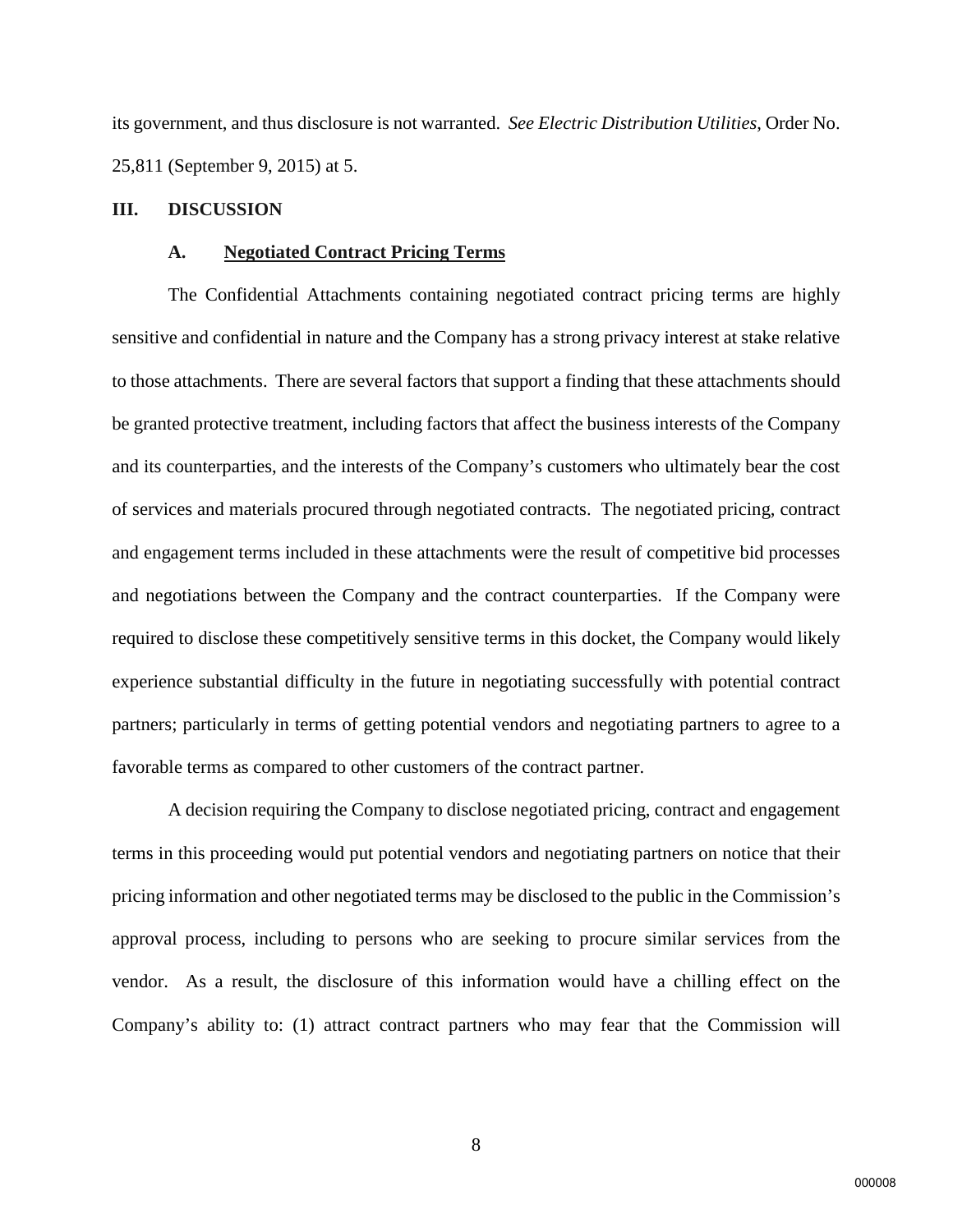ultimately release proprietary pricing data to their other customers; and (2) secure reasonable and attractive pricing from contract partners for the benefit of the Company's customers.

Additionally, the Confidential Attachments containing negotiated pricing terms should be protected by the Commission and remain confidential because such information is competitively sensitive, and its disclosure could harm the Company's vendors and consultants. Should this information be made available to the public, the Company's vendors and consultants would be placed at a competitive disadvantage vis-à-vis their competitors because such competitors would have information by which to base any future bids for providing services to the Company. Moreover, disclosure of such information may place the Company's vendors and consultants at a competitive disadvantage with respect to their ability to negotiate fees for services with existing and potential clients. This result would disadvantage the Company to the extent that the Company's vendors and consultants determine in the future not to bid on the Company's requests for services because of the potential competitive disadvantages that may arise should they do so; which would deprive the Company of access to certain expertise necessary for Commission proceedings. In balancing the Commission's privacy analysis, the privacy interest of the Company and its counterparties outweigh and are aligned with the public interest because if the negotiated terms and pricing information were disclosed the Company would have difficulty procuring like services from vendors in the future at the lowest cost, which would ultimately harm the Company's customers.

The Commission has previously protected commercially sensitive negotiated pricing information on the basis that the public's interest in disclosure is outweighed by the "substantial harm to the competitive positions" of the Company and its vendors, as well as the effect it would have on the Company's customers in higher costs*. Liberty Utilities Corp.,* Order No. 26,280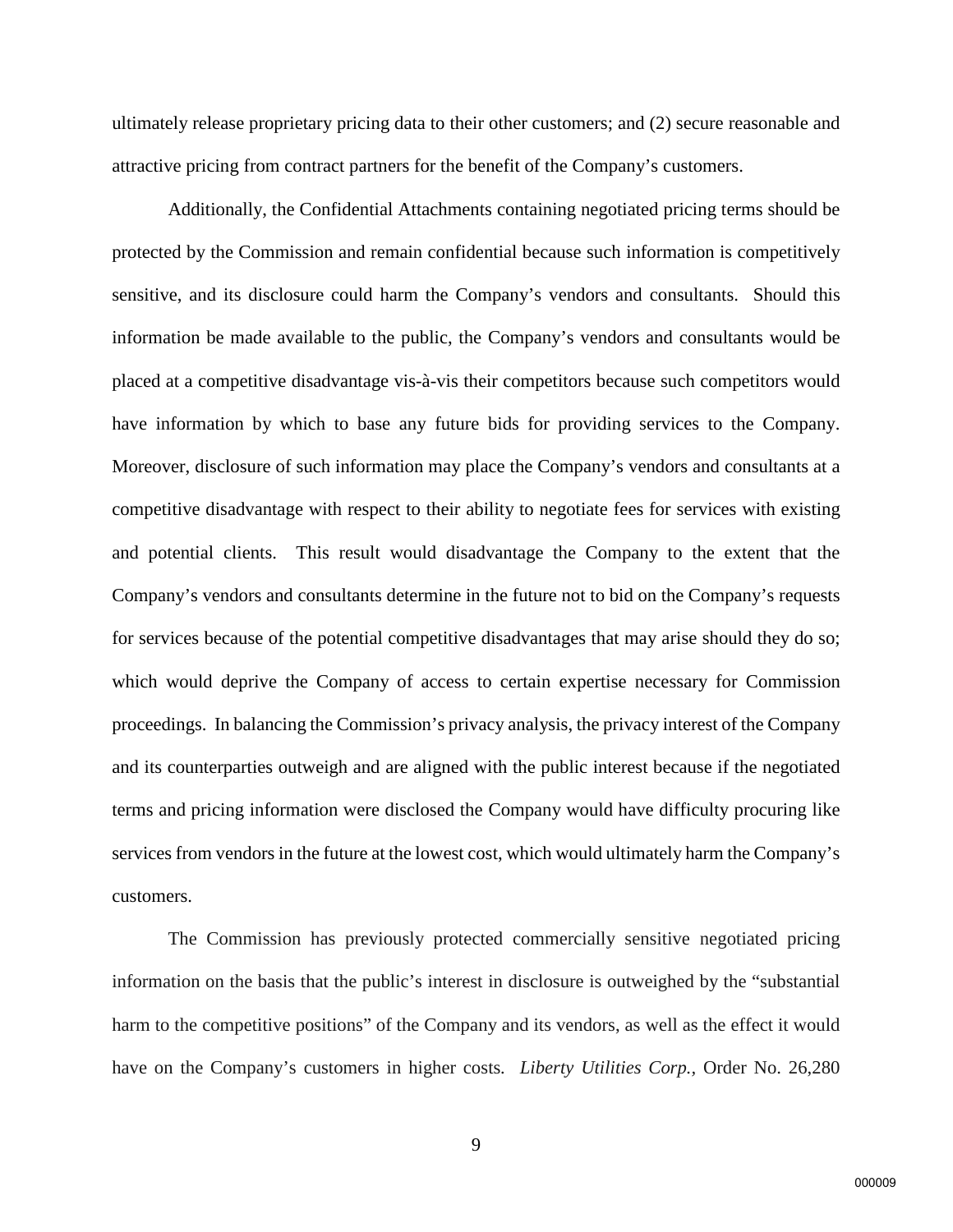(August 1, 2019) at 4-5 (protecting negotiated pricing terms contained in gas supply contract); *Pennichuck East Utility, Inc.*, Order No. 26,222 (February 26, 2019) (protecting negotiated pricing and billing rates of utility's attorney); *Public Service Company of New Hampshire*, Order No. 26,057 **(**September 19, 2017) at 10 (protecting bid prices in responses to company's RFP). The same concerns attach to the information in issue here, and the Commission should follow its prior determinations and grant confidential treatment to the information in these attachments.

## **B. Non-Public Forward-Looking Financial Projections**

The Confidential Attachments containing non-public forward-looking financial projections should be protected by the Commission and remain confidential for several reasons. First, the information constitutes non-public, forward-looking financial information that is maintained by the Company as highly confidential and proprietary, and is not disclosed publicly. The Company's financial data and forward-looking financial projections, and the basis for these data and projections, are considered proprietary, commercially sensitive and strategic non-public business information. It would be highly prejudicial and harmful to the Company if this information were to be revealed to investors or potential investors, as well as those who might look to use such information for their own gain. Any public disclosure of such information would be detrimental to the business interests of the Company in its service to customers and would allow unfair access to competitive information.

Second, the manner in which the Company assimilates and displays the information reflected in the composite financial forecasts and projections constitutes a trade secret and intellectual property of the Company. If publicly disclosed, these forecasts and forward-looking financial information would provide competitively sensitive information to other parties, such as marketers and suppliers, with whom the Company directly competes for materials and supplies, or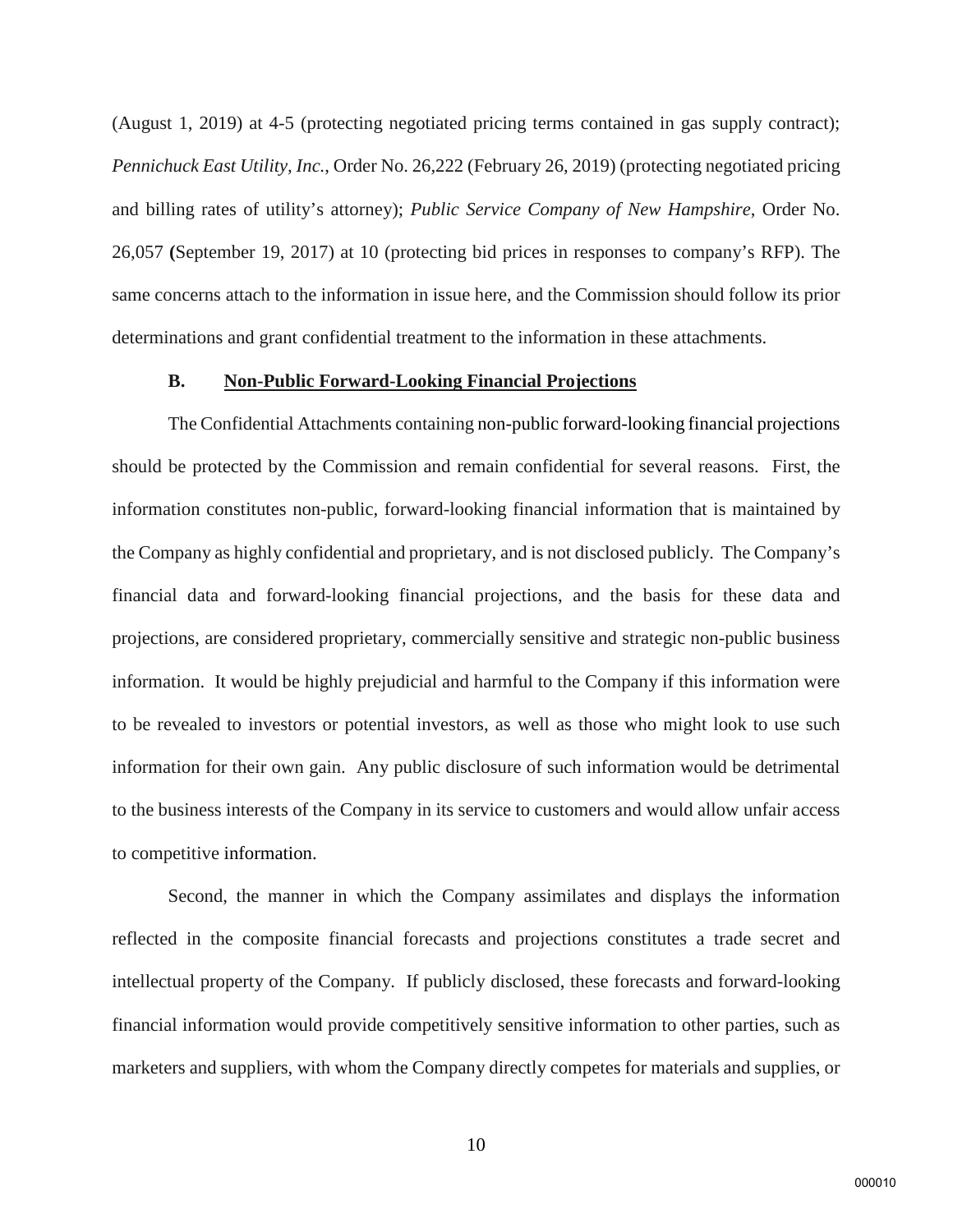with whom the Company must negotiate, to procure commodities, materials and supplies. The Company does not disclose this information publicly and treats the information as proprietary within the Company. The Company's impaired negotiating ability would result in the Company having difficulty procuring materials, services and supplies at the lowest cost, which would ultimately harm the Company's customers.

In the Commission's analysis, the privacy interests of the Company outweigh the public interest. If the Company's forward-looking financial forecasts were disclosed, the Company would have difficulty negotiating for the procurement of necessary services, materials and supplies from vendors in the future at the lowest cost, which would ultimately harm the Company's customers through higher prices for service. In addition, release of such information outside of annual and quarterly reporting cycles required by securities laws also has the potential to cause a detrimental impact to the Company. As such, any public interest in this information is substantially outweighed by the Company's privacy interest and the potential harm that would be caused by release of the information.

### **C. Bank Account Information**

The Confidential Attachments containing bank account information and routing numbers should be protected by the Commission and remain confidential. Public release of the bank account information contained in these attachments could damage the business position of the affected entities by subjecting them to potential fraud, theft, and other abuses. The Company takes all reasonable measures to keep its bank account information and that of its vendors out of the public domain. As such, this information is not available in any other public forum, and disclosure of such information would constitute an unwarranted invasion of personal privacy, and is the type of disclosure warranting prevention pursuant to RSA 91-A:5, IV.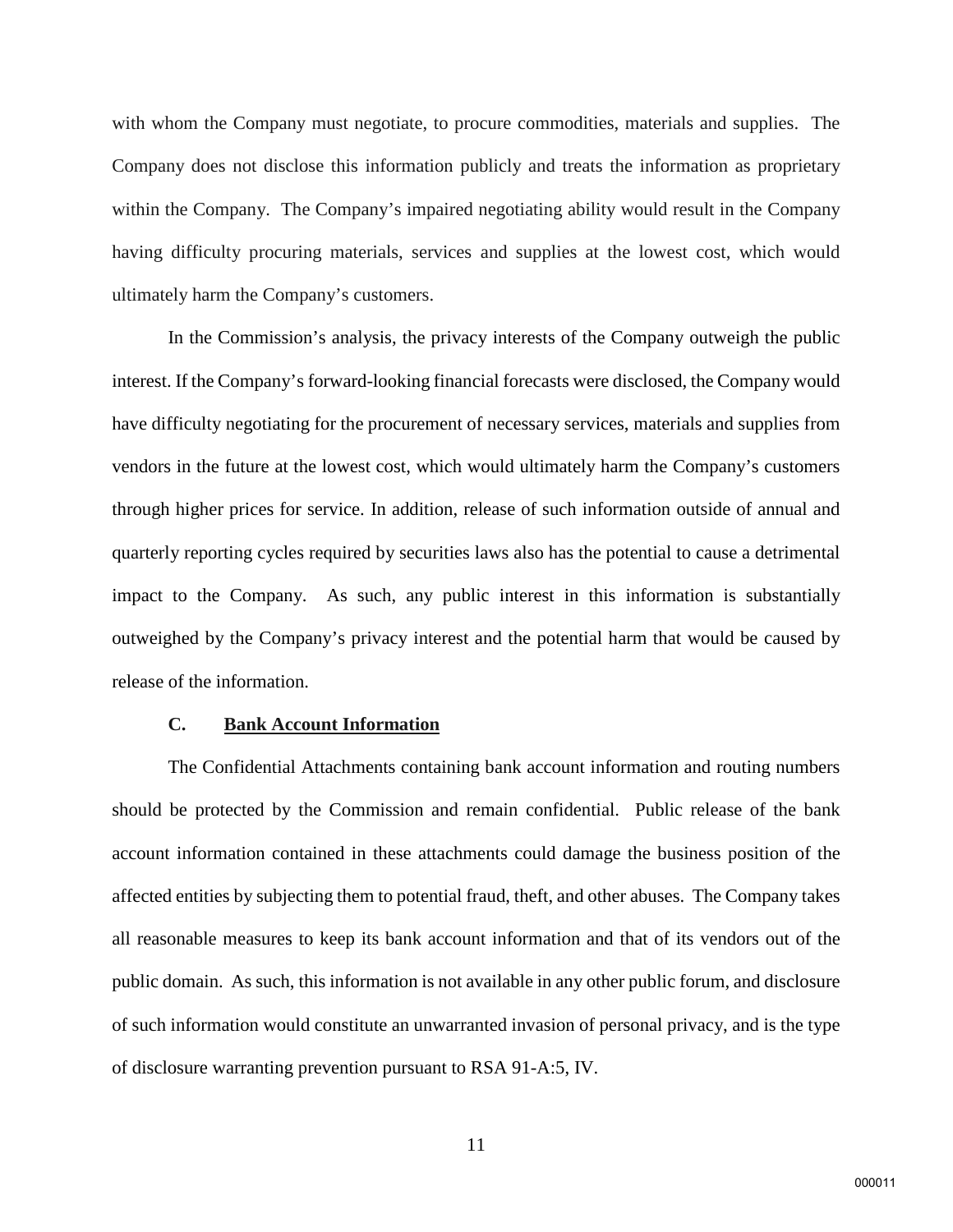In the Commission's privacy analysis, the privacy interest of the Company outweighs the public interest because if the Company's and/or its vendors' banking and financial information were disclosed the Company and its vendors would be exposed to potential fraud. Additionally, the public interest is *di minimis* in disclosing the Company and its vendors' confidential account numbers and banking information because this information does not inform the public of the conduct and activities of the Commission.

The Commission has previously prevented the disclosure of financial information when it could result in a competitive disadvantage to the party associated with the information. *Northern Utilities, Inc.*, Order No. 26,107 (February 28, 2018) at 6-7 (protecting pricing, cost, production and financial analysis relating to company's contract counterparty). The disclosure of financial information, including bank account numbers, would cause competitive harm to the Company and its counterparties because it would expose them to potential financial fraud and should be protected.

## **D. Proprietary Vendor Data and Analytical Models**

The Confidential Attachments containing the proprietary work products, studies, and surveys developed and compiled by the Company's outside consultants should be protected from public disclosure by the Commission. The business models of the Company's consultants rely on providing their proprietary work products, studies, survey data and analysis only to entities that purchase it for a fee. If these data were disclosed to the general public, then it would harm the business interest of the Company's consultants and vendors because individuals and entities who want access to this specific data and proprietary analysis would not need to pay to obtain access to it. As a result, the disclosure of this information would have a chilling effect on the Company's ability to attract necessary consultants who may fear that the Commission will ultimately release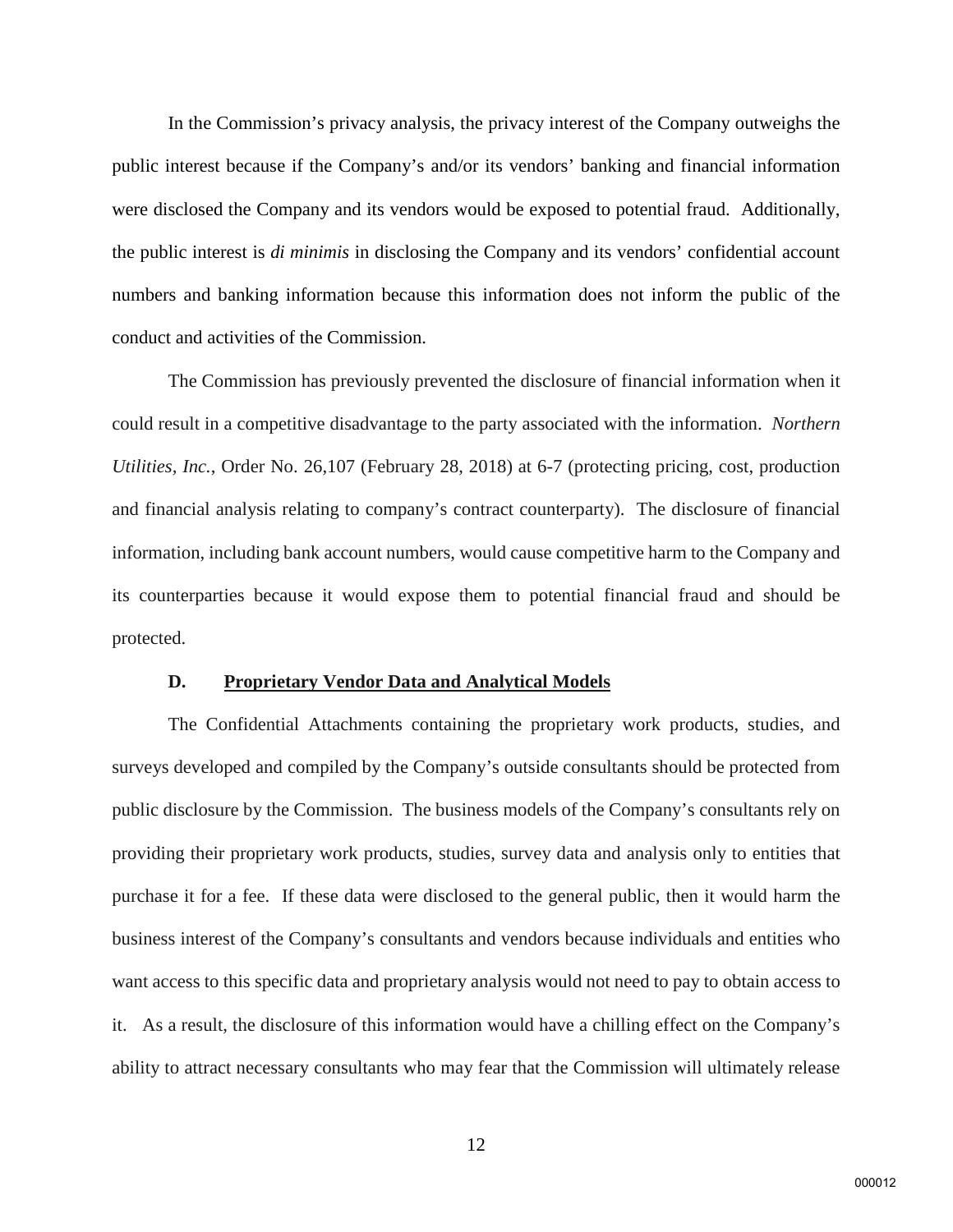proprietary work product, data and analysis that would undermine their businesses. This result would disadvantage the Company to the extent that the Company's consultants determine in the future not to bid on the Company's requests for services because of the potential competitive disadvantages that may arise should they do so; which would deprive the Company of access to certain expertise necessary for Commission proceedings.

Additionally, the Confidential Attachments containing competitively sensitive and proprietary survey information should be protected in their entirety as well. These attachments consist of proprietary survey information that was compiled separately by entities that require confidential treatment as a condition of survey participation and is provided only to participating companies on the condition of confidentiality. These entities provided this competitively sensitive survey information and analysis to the Company on the condition that the information, findings, and analysis would remain confidential. If the identities of the survey participants were disclosed publicly, it would violate the terms of the Company's participation and would harm its ability to participate in or have access to future studies. Additionally, if there is a risk of public disclosure, companies may choose not to participate in future studies, thus limiting the number of participants and the value of the benchmarking data. Furthermore, if the Confidential Attachments consisting of proprietary survey and study data are disclosed to the general public, this could also adversely impact the ability of the Company to procure such survey data in the future because the potential consultants will be on notice that their proprietary data provided to the Company could become public.

In the Commission's privacy analysis, the privacy interest of the Company and its consultants are aligned with the public interest because if the Company's consultants' proprietary work product, data, survey and analysis were disclosed the Company would have difficulty

13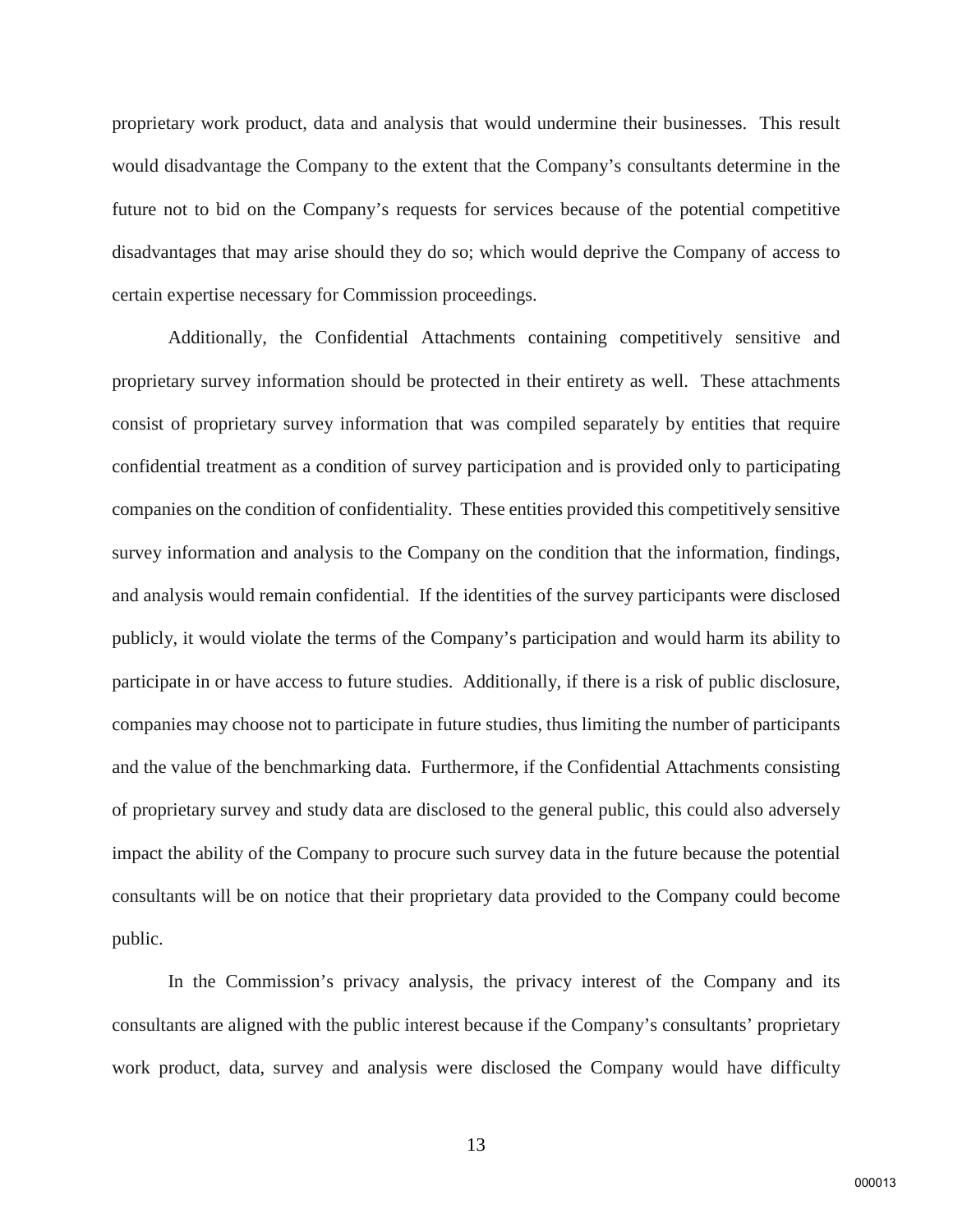procuring these necessary services from consultants in the future. The Company's difficulty in procuring these services would ultimately harm the Company's customers due to increased cost to procure or develop these services through other limited means. For instance, the Company may receive less responses from consultants willing to provide such services or consultants may increase the amount charged to the Company to compensate for the risk of disclosure of their proprietary work product and analysis. This type of expertise and proprietary data is critical to the rate case process and must be obtained from outside consultants and vendors. It would ultimately harm the Commission's processes if Eversource was not able to procure these services or data. This type of information is needed to enable the Commission to evaluate the Company's proposals.

The Commission has protected third party proprietary information on the basis the public interest is outweighed by such information that is sufficiently detailed that its disclosure would cause great economic harm and which was provided to the Company under and understanding that its confidentiality would be maintained. *Liberty Utilities Corp.*, Order No. 26,209 (January 17, 2019) at 43-44. The Company's vendors and consultants would experience great economic harm if their proprietary work product and analysis were disclosed to the public because their business models depend on providing their proprietary work product and analysis for a fee, which would be undermined if the public had free access to this same information. Additionally, the public would also be harmed because service providers would be on notice that their information could be disclosed if they work with the Company and may choose not to provide the necessary service to the Company. This would result in limiting the Company's options for service providers and create a less competitive solicitation for these necessary services, which could increase the cost for customers.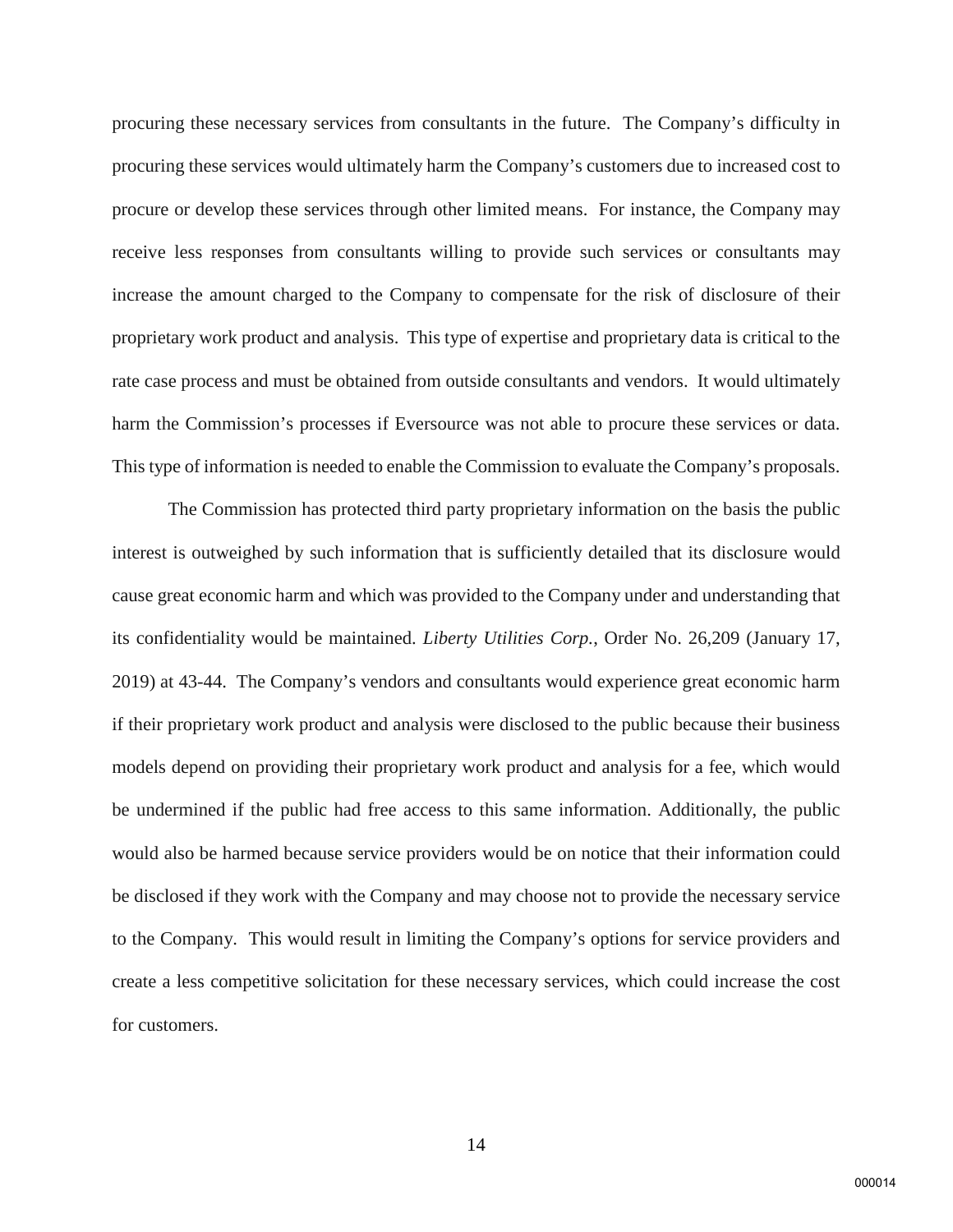## **E. Merger Costs**

Attachment Staff 12-023 contains responses from potential outside consultants and service providers in response to the requests for proposals ("RFPs") related to the merger of NSTAR with Northeast Utilities. The merger costs contained in Attachment Staff 12-023 include fees for several merger related service costs including: banker fees, legal fees, registration fees, consulting fees, system integration costs as well as other merger transition costs. This proprietary and confidential information, including proposed pricing terms, was provided by consultants and service providers with the expectation that such information would remain confidential and would not be shared or disseminated. Disclosure of the confidential RFP responses contained in Attachment Staff 12-023 to the public would place these consultants and service providers at a competitive disadvantage vis-à-vis their respective competitors because such competitors would have information by which to base any future bids for providing services.

Moreover, disclosure of such information may place the Company's existing and potential consultants and service providers at a competitive disadvantage with respect to their existing and potential clients with respect to proposing services and negotiating fees for those services. This result would disadvantage the Company to the extent that outside consultants and service providers determine in the future not to bid on the Company's requests for services because of the potential competitive disadvantages that may arise should they do so. This result would deprive the Company of access to certain services and expertise necessary for Company projects. Furthermore, since the information in issue was provided to the Company's parent and affiliate companies, the disclosure of the information would also disclose the private information of those entities and the same types of competitive harm identified for the Company would occur for those entities. Thus, disclosure here would result in harms extending beyond New Hampshire.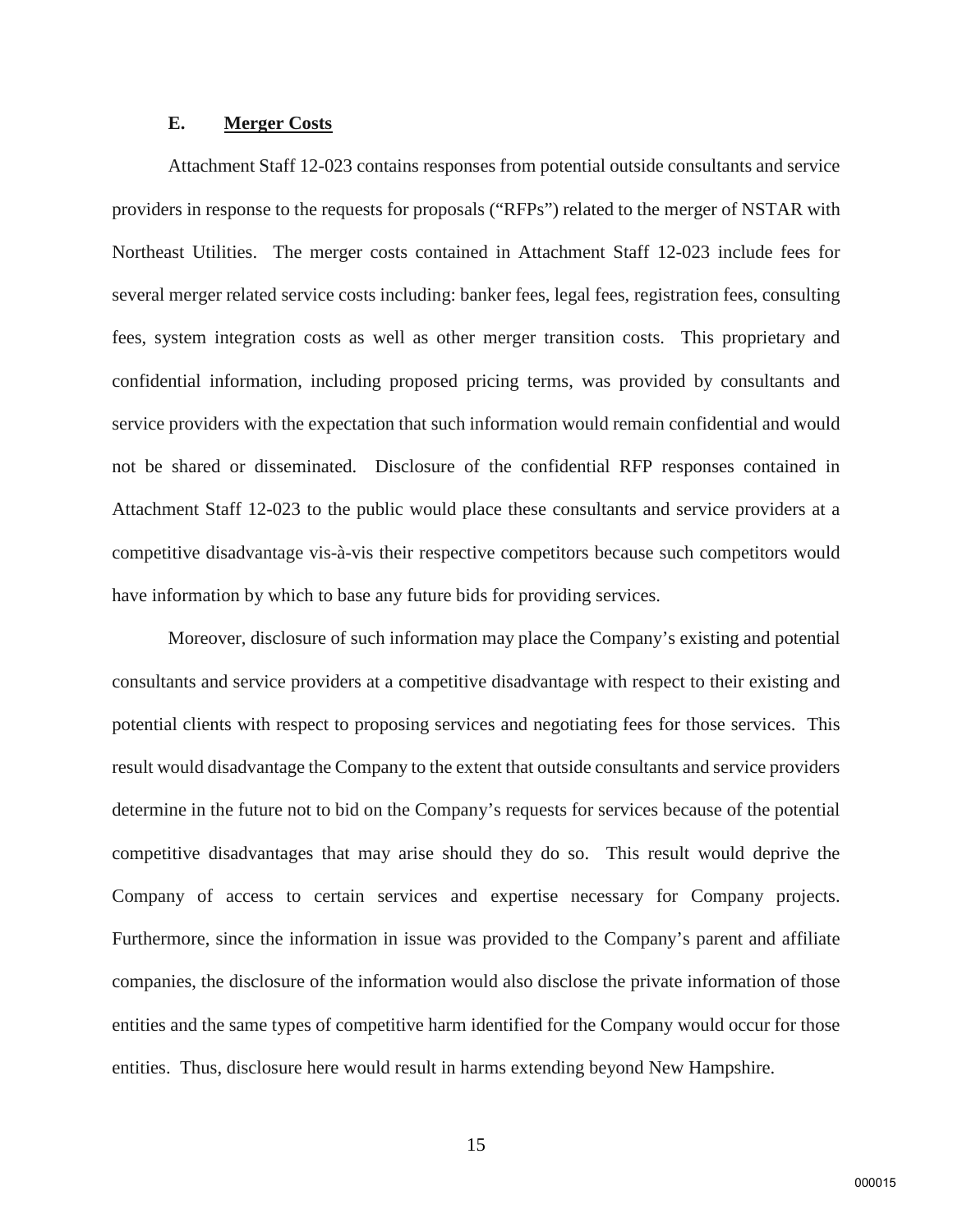In balancing the Commission's privacy analysis, the privacy interest of the Company and its service providers outweigh and are aligned with the public interest because if these consultants and service providers' responses were disclosed the Company (and its affiliates) would have difficulty procuring like services in the future at the lowest cost, which would ultimately harm the Company's customers.

The Commission has protected the pricing and billing rates of service providers and consultants as well as the competitive bids made in response to a company's RFP. *See Pennichuck East Utility, Inc.,* Order No. 26,222 (February 26, 2019) (protecting negotiated pricing and billing rates of utility's attorney); *Public Service Company of New Hampshire*, Order No. 26,057 **(**September 19, 2017) at 10 (protecting bid prices in responses to company's RFP).

# **F. Non-Public System Planning, Load Data and Energy Infrastructure Information Posing a Security Risk**

The Confidential Attachments containing non-public system planning and infrastructure information posing a significant security risk should be protected from public disclosure because they provide detailed information on how the distribution system is designed, configured and operates, as well as key system components at specific locations. *Public Service Company of New Hampshire,* Order No. 26,350 at 9 (citing *Unitil Energy Systems Inc.*, Order No 24,677 (October 6, 2006)). The system and infrastructure information contained in these attachments provide site specific detailed information on system components and configurations without which the Company would be unable to provide safe and reliable service. These attachments include information and load management strategy and data, as well as maps and diagrams detailing the distribution system, specific substation and transformer sites, and asset conditions. If this information were disclosed, it would present a security risk because it would allow a nefarious party with sufficiently detailed information to jeopardize public safety by enabling the party to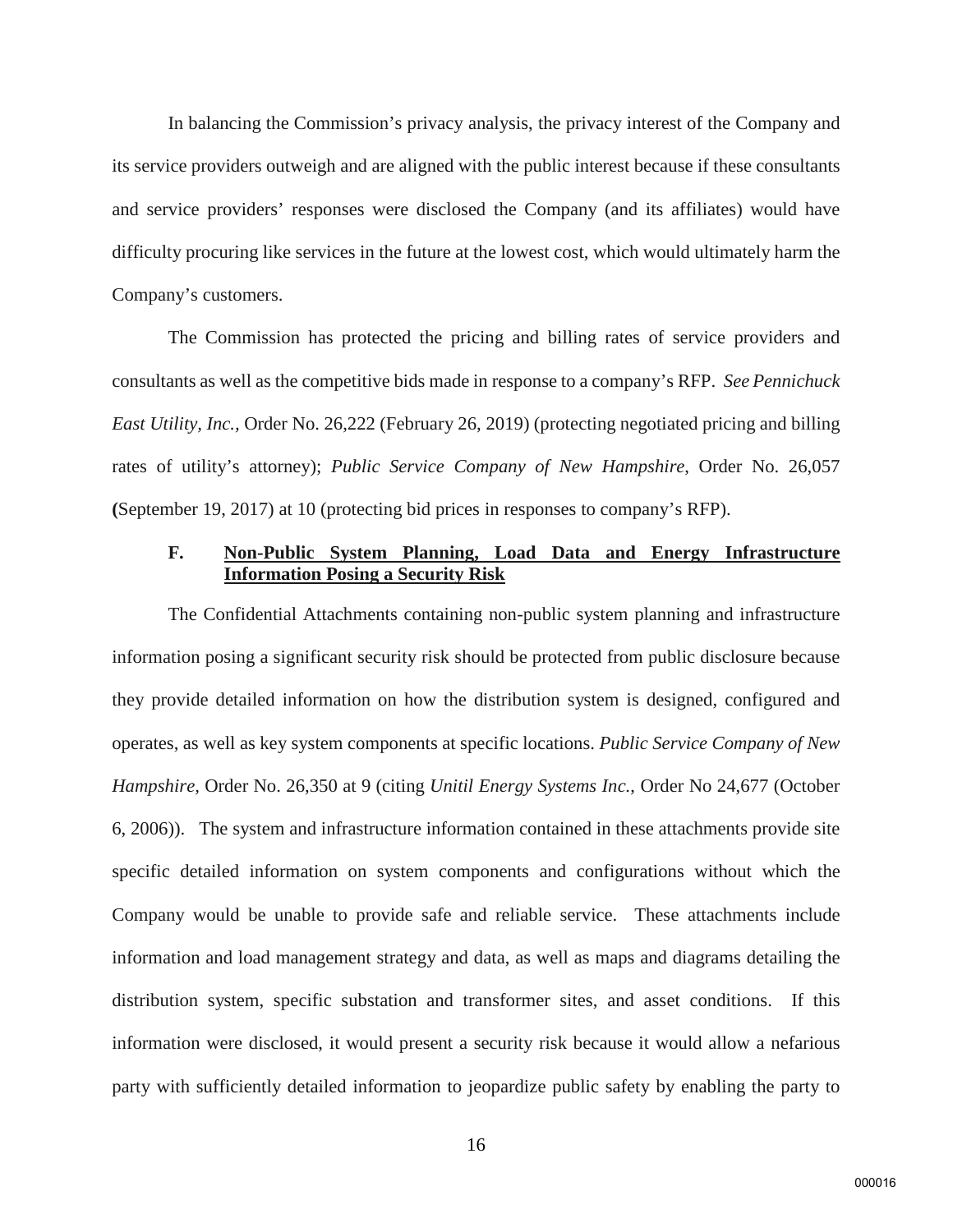hinder or thwart the operation of the Company's facilities or otherwise disrupt the Company's ability to provide safe and reliable service to customers.

Additionally, the relevant Confidential Attachments contain information on the status of various substations at different locations throughout the service area. These Confidential Attachments describe the configuration of the substations, the loads served, switching details, strategies on how to serve specific loads, and other like information. This information should be protected because its disclosure could be used to destroy or damage critical equipment as well as impede the recovery from any damage. *Public Service Company of New Hampshire*, Order 26,370 (June 22, 2020) at 3-4. Therefore, the release of this information presents a substantial security risk to safe and reliable service. Furthermore, the public's interest is minimal because the specific location and configuration of the Company's substations and the Company's load serving strategies are not factors that would be pertinent to public participation in a cost recovery proceeding.[3](#page-16-0) *Id*.

To the best of the Company's knowledge, the confidential information in these attachments is not customarily available in the public domain in the context of the operation of the Company's facilities. Additionally, disclosing this information would violate the Company's policy of keeping certain information confidential in compliance with Puc 306.10(a). In the Commission's privacy analysis, the privacy interest of the Company outweighs and is aligned with the public interest because if the Company's critical infrastructure information were disclosed the Company's

 $\overline{\phantom{a}}$ 

<span id="page-16-0"></span><sup>3</sup> For clarity, consistent with Order Nos. 26,350, 26,370, and 26,371, Eversource does not claim that transformer rating or loading information shown on the attachments is confidential. Rather it is the information in the identified attachments that describes or shows the configuration, status, and condition of the relevant facilities, as well as information on switching or load management strategies. Information generally describing projects or project costs is not confidential except to the extent it may reveal vendor pricing information.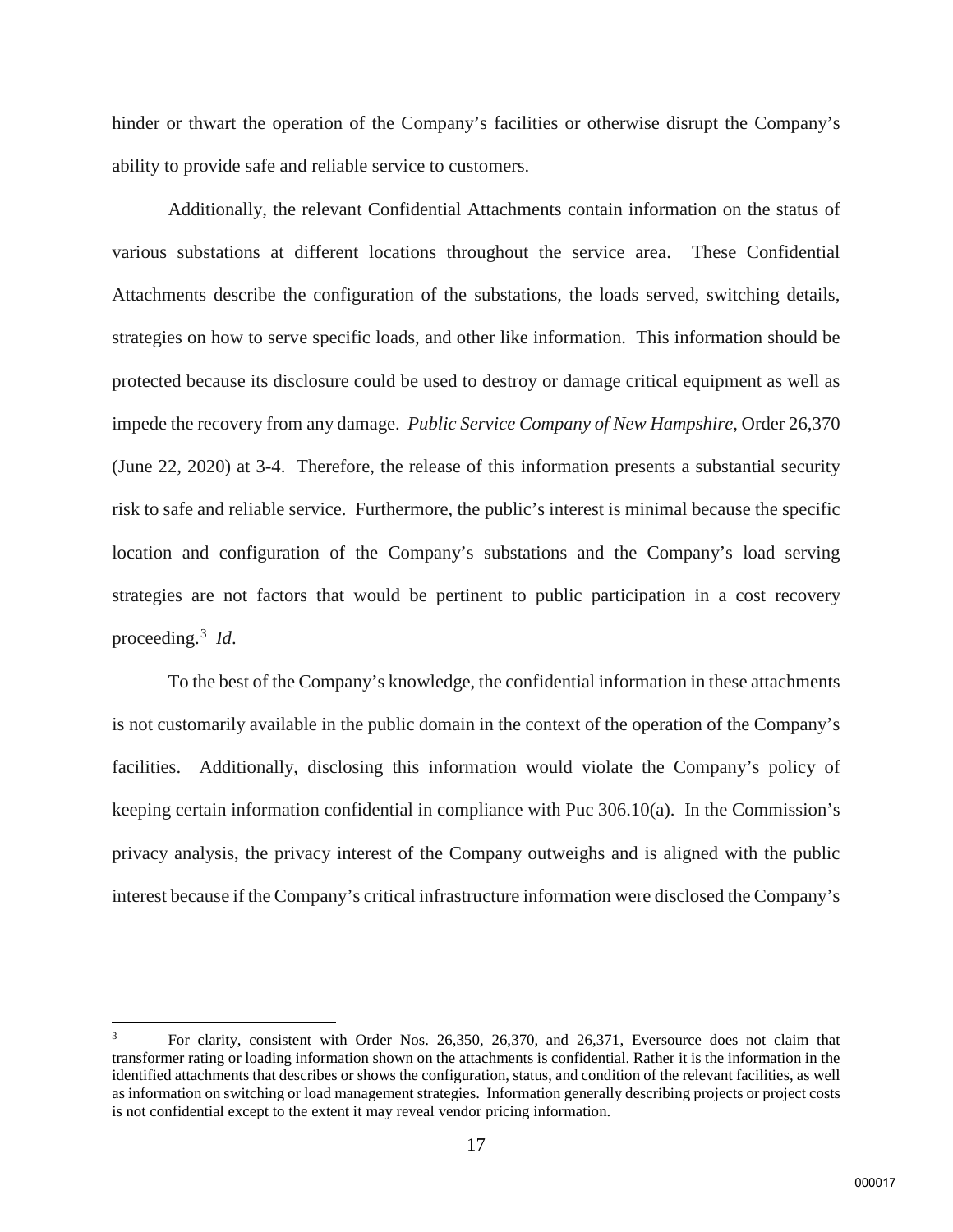safe and reliable operation of the distribution system could be compromised, putting the public safety at risk.

The Commission has protected similar system information that is sufficiently detailed to present a security risk that outweighs the public interest in disclosure. *Public Service Company of New Hampshire*, Order No. 26,350 (April 22, 2020) at 9 (citing *Unitil Energy Systems, Inc.*, Order No. 24,677 (October 6, 2006) at 14-15, 23 (granting the company's motion for confidential treatment of information regarding its electric distribution system that "disclose detailed information as to how the distribution system is designed and configured, revealing key components and their locations [including]… planning information as to how the system may be configured in the near future")). Depending on the type of information, the public's interest in disclosure may carry greater weight. *Public Service Company of New Hampshire*, Order No. 26,350 at 10. The public interest, however, is not sufficient to outweigh the interest in keeping the information confidential.

Relatedly, Eversource notes that the Commission has concluded that bulk substation oneline diagrams and maps depicting the electrical connectivity or specific electric system infrastructure locations including the configuration of wires and transformers, as well as other related information located at a bulk substation are confidential, as well as Critical Energy Infrastructure Information, and are not essential for informing the public about the activities of the Commission and present a significant security risk, which therefore warrant protection from public disclosure. *Public Service Company of New Hampshire*, Order No. 26,350 at 10-11. Accordingly, any such information on the described attachments should be kept confidential for the reasons identified by the Commission in Order No. 26,350.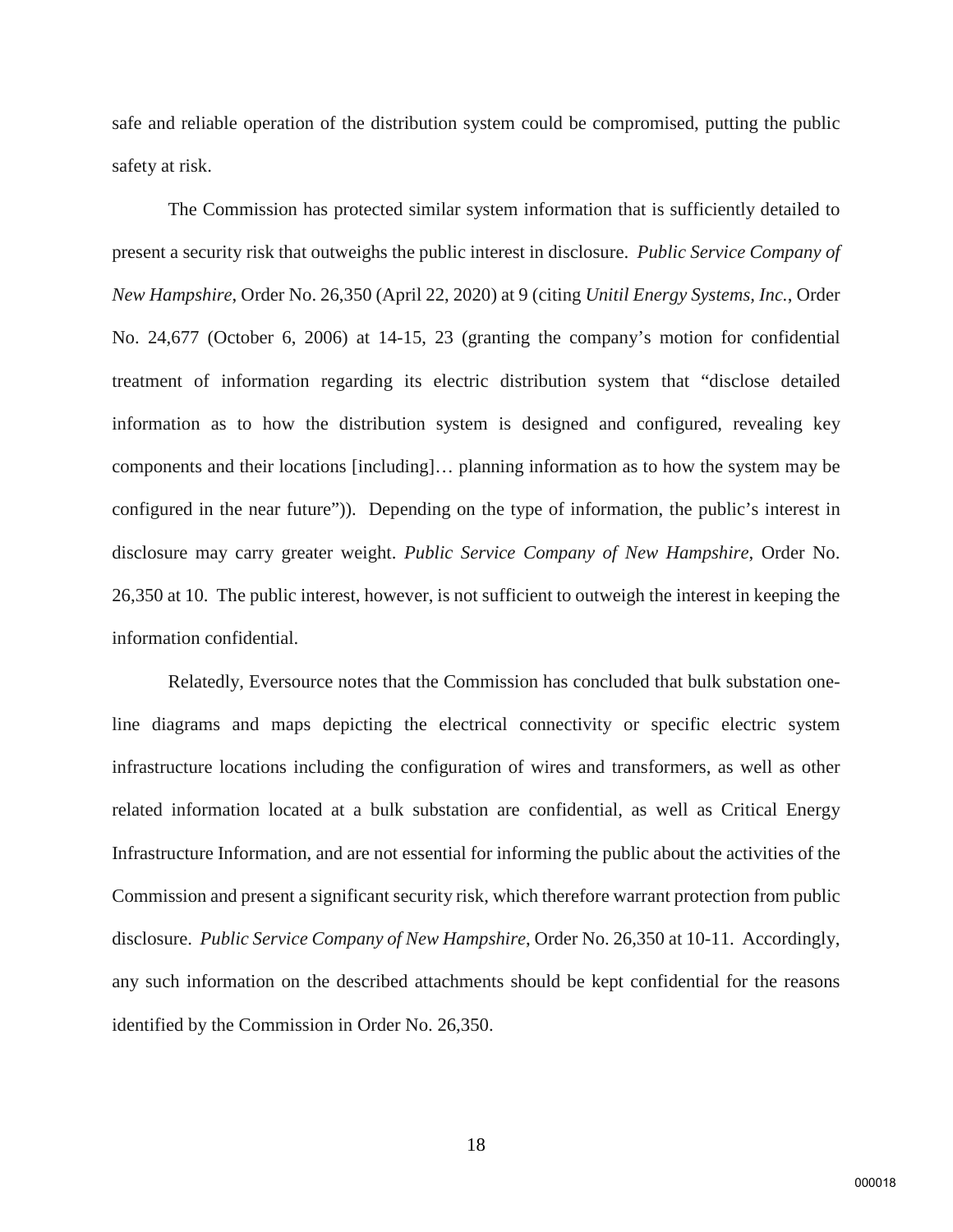# **G. Legal Claims and Settlements**

The Company is seeking protective treatment of the Confidential Attachments that contain certain negotiated terms and amounts associated with or derived from the terms of legal settlements the Company has negotiated with outside parties. These attachments contain proprietary and confidential amounts derived from negotiated settlement terms which, if disclosed publicly, could harm the Company and its customers. Further, as part of certain settlements, the Company is required to maintain the terms of the settlements as confidential. If the Commission were to require the disclosure of this sensitive data, the Company would likely experience substantial difficulty in the future in negotiating successfully with potential settlement parties.

Settlement amounts must remain confidential to preserve the Company's future negotiating leverage because a lack of confidentiality may discourage future adverse claimants from making concessions or agreeing to specific provisions more favorable to the Company because public knowledge of such precedent would increase the settling party's bargaining leverage in future negotiations. Additionally, if the settlement information contained in these attachments were disclosed it would put potential settlement parties on notice that any terms or amounts they may receive to settle their dispute may be disclosed to others. This would result in a chilling effect on the Company's ability to: (1) reach settlement agreements with adverse litigants who may fear that the Commission will ultimately release proprietary settlement amounts to the public; and (2) secure the lowest settlement amounts possible for the benefit of the Company's customers. Additionally, disclosure of the information may result in the Company being in breach of confidentiality requirements of the settlements, which could subject the Company to future additional claims. In balancing the Commission's privacy analysis, the privacy interest of the Company outweighs and are aligned with the public interest because if the negotiated settlement terms were disclosed the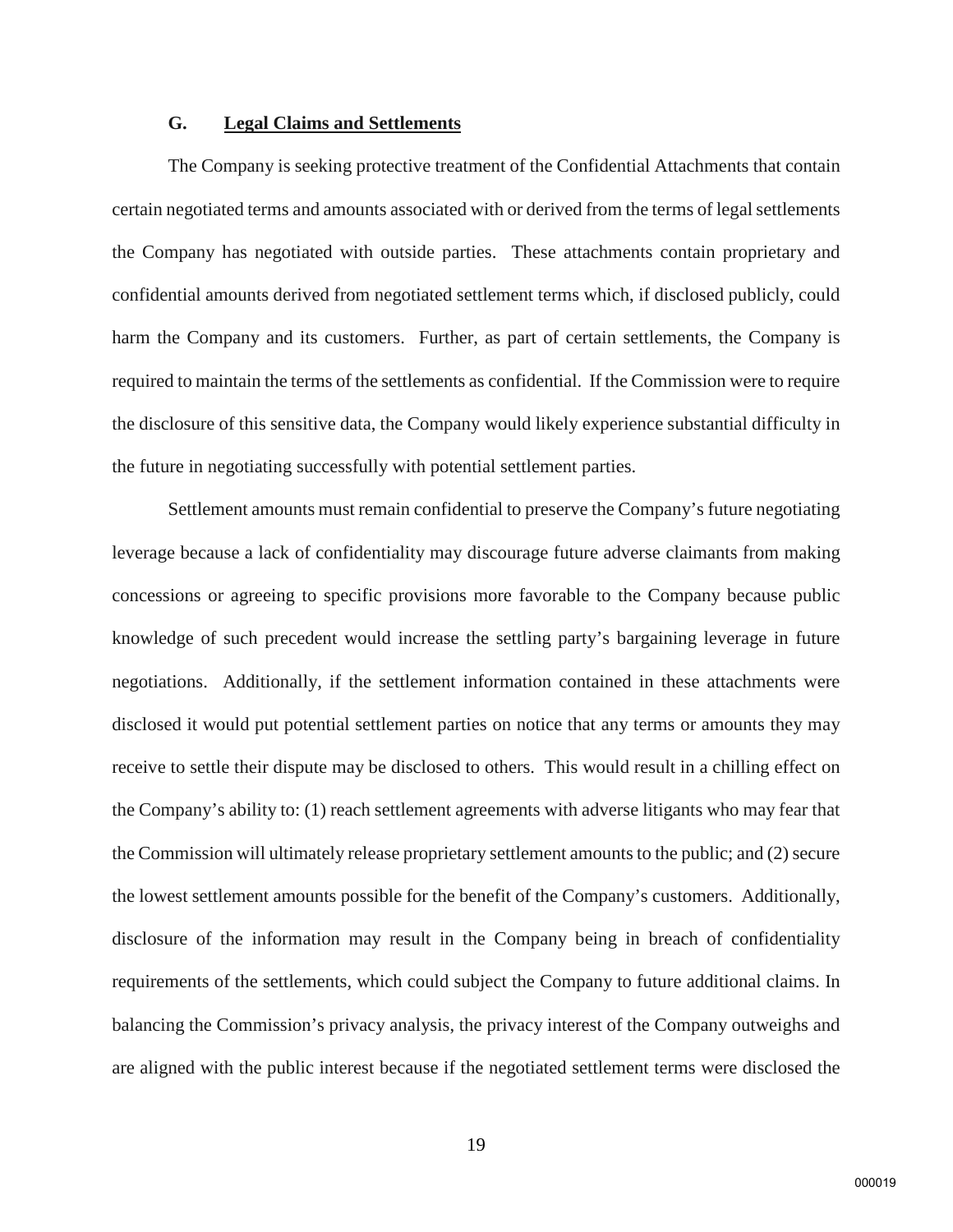Company would less leverage and bargaining power to settle with other parties in the future for a lowest amount, which would ultimately harm the Company's customers.

The Commission should prevent the disclosure of the Company's negotiated legal settlement claims under a similar analysis as the Commission's decision to protect negotiated pricing. Similar to negotiated pricing terms, the disclosure of the Company's negotiated settlement terms with other parties would result in a disadvantage in the Company's ability to effectively negotiate for the lowest amount with other parties, and would result in a higher cost of service for customers. Therefore, it is in the Company's interest and the public interest to prevent the Company's negotiated settlement information from being disclosed.

### **H. Private Employee Personnel Information**

The Company seeks to protect confidential individual employee identifying information including employee names, salary, titles and severance information that are produced in the Confidential Attachments. The detailed nature of this information would allow the identification of the affected current and prior employees and their compensation information. Public release of this information would reveal personal information of the effected present and prior employees and could be detrimental to the affected parties in their work environment. As such, this information is not generally made available to the public in any forum, and disclosure of such information would constitute an unwarranted invasion of personal privacy. Additionally, if the compensation information contained in these attachments is produced publicly, Company personnel and third parties would have unfettered access to confidential salary information, which would negatively impact the Company's ability to attract and retain employees. Disclosure of the salary range information provided in these attachments would expose to the public a range of salaries for specific positions within the Company, which would be detrimental to its ability to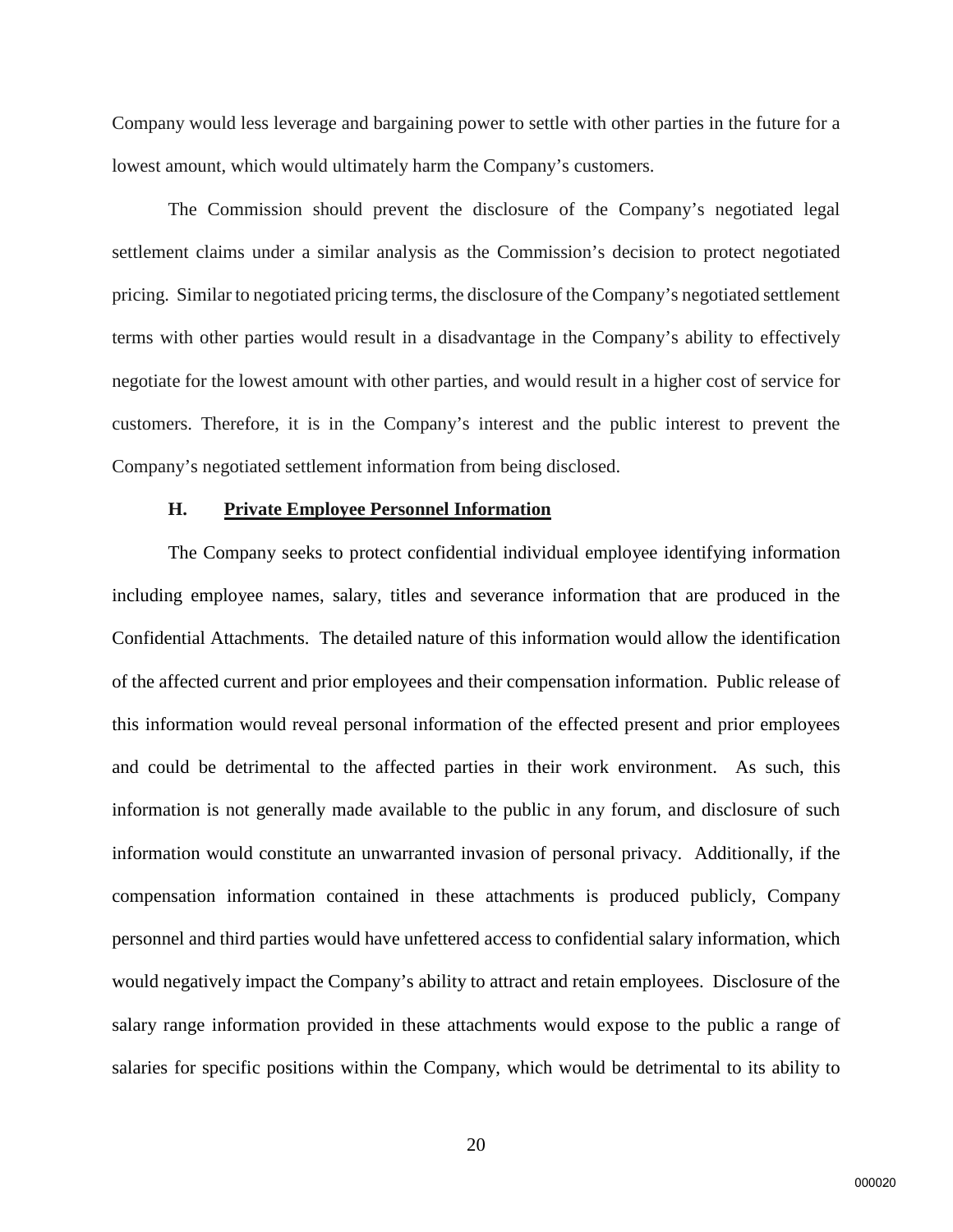negotiate compensation with potential employees, and could adversely impact its ability to attract and retain qualified applicants.

In the Commission's privacy analysis, the privacy interests of the Company outweighs and are aligned with the public interest because if the Company's compensation and severance information were disclosed the Company would have less negotiating power to attract the highest quality talent for the lowest amount, which would ultimately harm the Company's customers in the form of a greater cost of service. Additionally, the disclosure of Company employee names, titles, salary and severance information would constitute an invasion of privacy of the Company's present and past employees, which is the exact harm to be avoided in exempting information "whose disclosure would constitute invasion of privacy" in RSA 91-A:5, IV. Given the sensitive and competitive nature of the confidential employee identifying information, coupled with the public interest, the Company seeks an order of the Commission preventing the public disclosure of the attachments listed in Appendix A containing employee names, salary, titles and severance information.

The Commission has previously prevented the disclosure of employee names when the disclosure of such information "does not serve the purpose of informing the citizenry about the activities of their government." *Public Service Company of New Hampshire*, Order No. 26,350 at 13 (April 22, 2020) (citing *Union Leader Corp. v. City of Nashua*, 141 N.H. 473, 477 (1996)). The disclosure of individual employee names does not serve to inform the public about the Commission's regulatory activities regarding the Company, and therefore, the public's interest in disclosure of employee names is more minimal than the privacy interests of the individual employees. *Public Service Company of New Hampshire*, Order No. 26,350 (April 22, 2020) at 13.

#### **I. Specific Customer Load Information**

21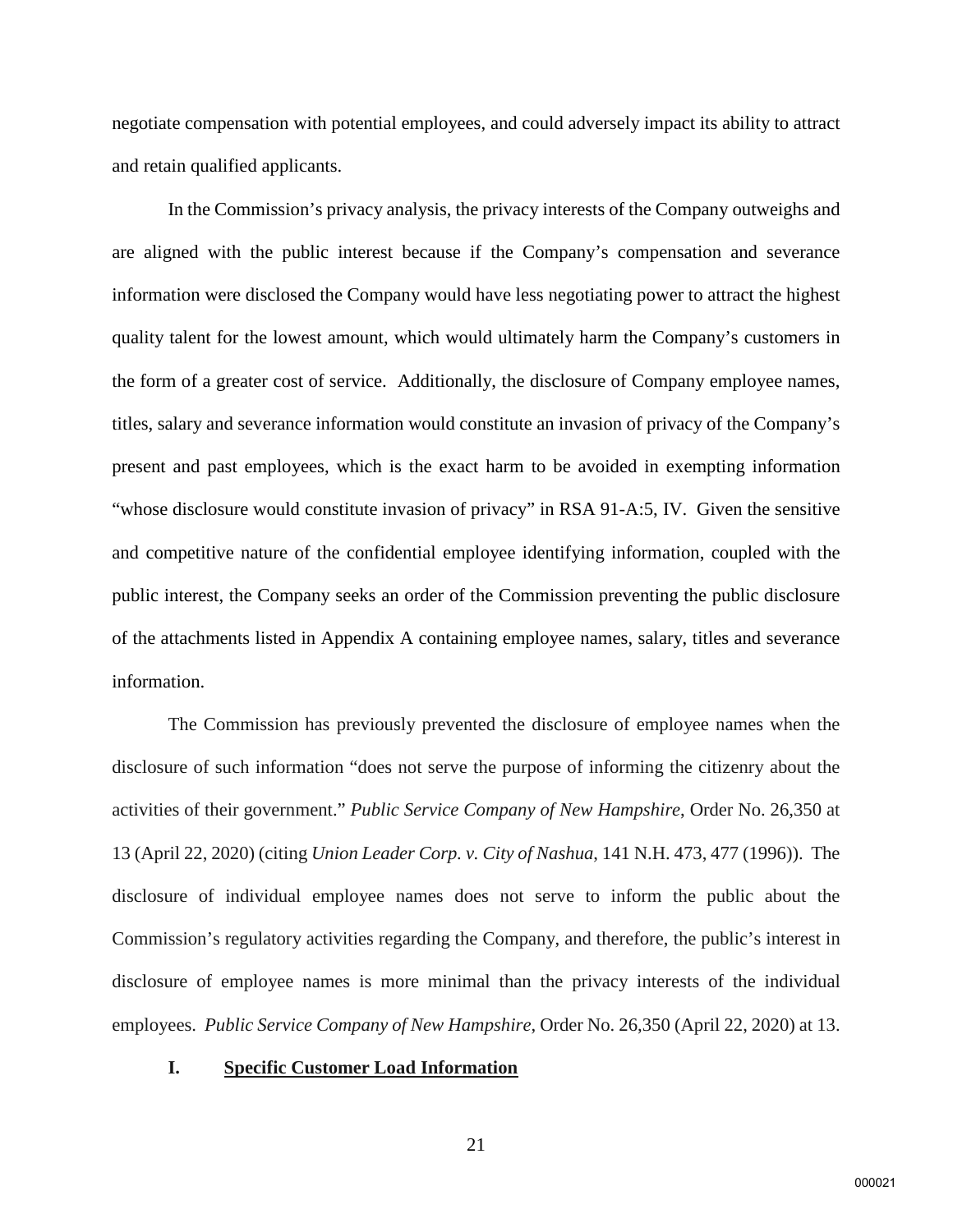The identified attachment contains information on a specific customer and a projected load from that customer. Consistent with RSA 363:37 and :38, Eversource has an obligation to protect "individual customer data," which includes information on the "quantity, characteristics, or time of consumption by the customer." Beyond that explicit requirement, the Commission's balancing test weighs in favor of protecting the information. First, there is a strong privacy interest on the part of the customer in protecting information about its potential future changes in load which could reveal information about its plans or intentions for expansions or changes in its business activities. Further, the public interest is slight. Although the public may have some interest in the overall loads on the Eversource system and how those loads affect system planning and operation, those limited interests do not warrant the disclosure of information on specific customers and those customers' intentions. Given the high privacy interest and the low public interest, the Commission should grant confidential treatment of the identified information.

#### **IV. CONCLUSION**

Based on the foregoing, the Company, its vendors and employees have privacy interests at stake that would be invaded by disclosure of information in the Confidential Attachments. In addition, given the substantial evidentiary record in this docket, the disclosure of the Confidential Attachments, which constitute a relatively small subset of such record, is not necessary to inform the public of the conduct and activities of its government and would not serve that purpose, and therefore disclosure is not warranted. *See Electric Distribution Utilities*, Order No. 25,811 (September 9, 2015) at 5. On balance, the harm that would result from public disclosure is substantially outweighed by the need for confidential treatment.

For the above reasons, the Company respectfully requests that the Commission grant this motion for protective order.

22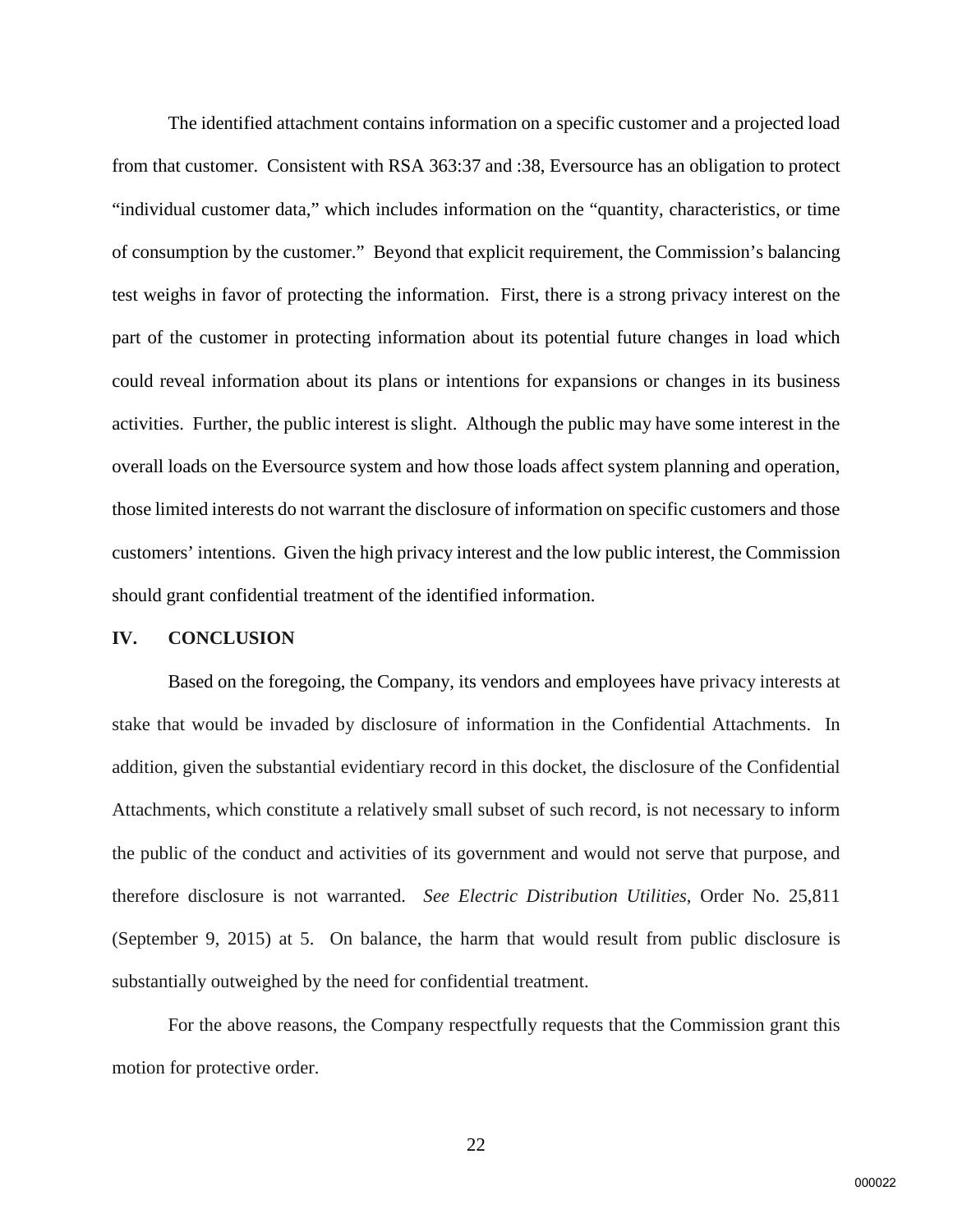# **PUBLIC SERVICE COMPANY OF NEW HAMPSHIRE d/b/a EVERSOURCE ENERGY**

By: \_\_\_\_\_\_\_\_\_\_\_\_\_\_\_\_\_\_\_\_\_\_\_\_\_\_\_

Matthew J. Fossum Senior Regulatory Counsel Eversource Energy Service Company o/b/o Public Service Company of New Hampshire d/b/a Eversource Energy 780 N. Commercial Street Manchester, NH 03101 603-634-2961 Matthew.Fossum@eversource.com

Dated: August 5, 2020